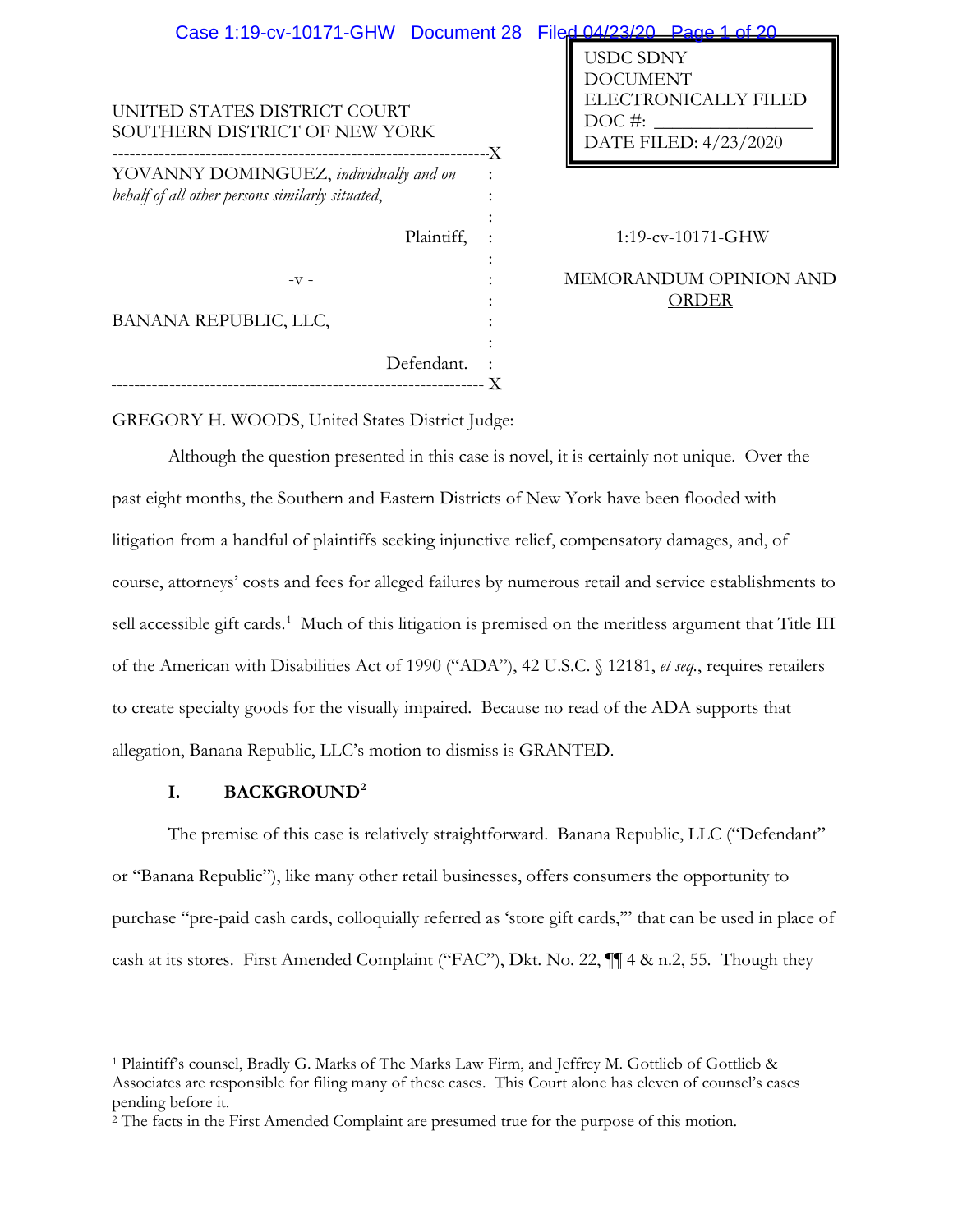# Case 1:19-cv-10171-GHW Document 28 Filed 04/23/20 Page 2 of 20

look and feel like credit cards, *see* FAC ¶ 35, they are redeemable only at "a specified merchant or affiliated merchants." FAC ¶ 29 & n.4.

On October 26, 2019, Yovanny Dominguez ("Plaintiff") called Banana Republic's customer service office to ask whether the store sold Braille gift cards. *See* FAC ¶ 16. An employee told him that Banana Republic did not. *See* FAC ¶ 16. During that call, the employee did not offer Plaintiff any alternative auxiliary aids or services. *See* FAC ¶ 17. Sometime later, Plaintiff unsuccessfully attempted to locate accessible Banana Republic gift cards on his own. *See* FAC ¶ 18. The lack of an accessible gift card deterred Plaintiff from "fully and equally us[ing] or enjoy[ing]" the "facilities, goods, and services Defendant offers to the public at its retail stores." FAC ¶ 42. As soon as accessible gift cards are available, however, "Plaintiff intends to immediately go purchase" one. FAC ¶ 45.

Plaintiff sued Banana Republic under the ADA, the New York State Human Rights Law ("NYSHRL"), N.Y. Exec. Law § 290 *et seq.*, and New York City Human Rights Law ("NYCHRL"), N.Y.C. Admin. Code § 8-101 *et seq.*, seeking compensatory damages, punitive damages, and a permanent injunction to "cause a change in Defendant's corporate policies, practices, and procedures so that Defendant's store gift cards will become and remain accessible to blind and visually-impaired consumers," and, of course, attorney's fees.

Banana Republic moved to dismiss under Federal Rules of Civil Procedure 12(b)(1) and  $12(b)(6)$ .

# **II. LEGAL STANDARD**

### **A. Standing**

A district court must dismiss a claim under Rule  $12(b)(1)$  if a plaintiff fails to allege facts sufficient to establish standing under Article III of the Constitution. *See Cortlandt Street Recovery Corp. v. Hellas Telecomm.*, 790 F.3d 411, 416–17 (2d Cir. 2015). The plaintiff bears the burden of "alleging facts that affirmatively and plausibly suggest that it has standing to sue." *Id.* at 417 (quotation and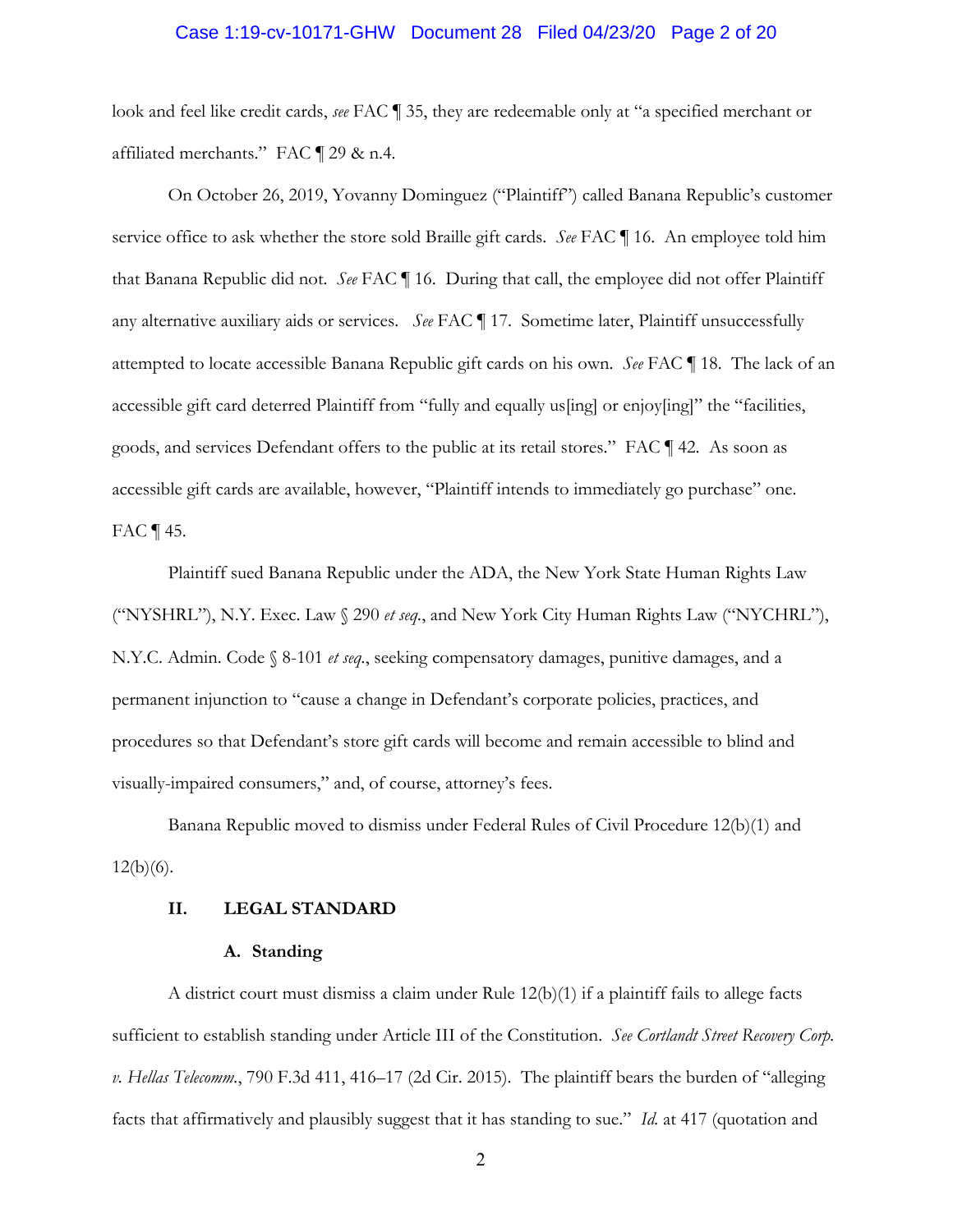### Case 1:19-cv-10171-GHW Document 28 Filed 04/23/20 Page 3 of 20

alteration omitted). Each element of standing "must be supported in the same way as any other matter on which the plaintiff bears the burden of proof, *i.e.*, with the manner and degree of evidence required at the successive stages of the litigation." *Lujan v. Defs. of Wildlife*, 504 U.S. 555, 561 (1992). Here, this requires the Court to "accept as true all material allegations of the complaint and construe the complaint in favor of the complaining party," but the Court may "rely on evidence outside the complaint." *Hellas Telecomm.*, 790 F.3d at 417 (quotation and alterations omitted).

Constitutional standing has three "irreducible" elements:

First, the plaintiff must have suffered an injury in fact—an invasion of a legally protected interest which is (a) concrete and particularized, and (b) actual or imminent, not conjectural or hypothetical. Second, there must be a causal connection between the injury and the conduct complained of—the injury has to be fairly traceable to the challenged action of the defendant, and not the result of the independent action of some third party not before the court. Third, it must be likely, as opposed to merely speculative, that the injury will be redressed by a favorable decision.

*Lujan*, 504 U.S. at 560-61 (internal citations and quotations omitted). Plaintiffs seeking injunctive relief must also prove that the identified injury in fact presents a "real and immediate threat of future injury." *Shain v. Ellison*, 356 F.3d 211, 215 (2d Cir. 2004).

## **B. Failure to state a claim**

For a complaint to survive a motion to dismiss under Rule 12(b)(6), it "must allege sufficient facts, taken as true, to state a plausible claim for relief." *Johnson v. Priceline.com, Inc.*, 711 F.3d 271, 275 (2d Cir. 2013) (citing *Bell Atl. Corp. v. Twombly*, 550 U.S. 544, 555–56 (2007)). Courts follow a "twopronged approach" in determining plausibility. *Ashcroft v. Iqbal*, 556 U.S. 662, 679 (2009). "First, although a court must accept as true all of the allegations contained in a complaint, that tenet is inapplicable to legal conclusions, and threadbare recitals of the elements of a cause of action, supported by mere conclusory statements, do not suffice." *Harris v*. *Mills*, 572 F.3d 66, 72 (2d Cir. 2009) (brackets and internal quotation marks omitted) (quoting *Iqbal*, 556 U.S. at 678). Second, a court determines "whether the 'well-pleaded factual allegations,' assumed to be true, 'plausibly give rise to an entitlement to relief.'" *Hayden v. Paterson*, 594 F.3d 150, 161 (2d Cir. 2010) (quoting *Iqbal*,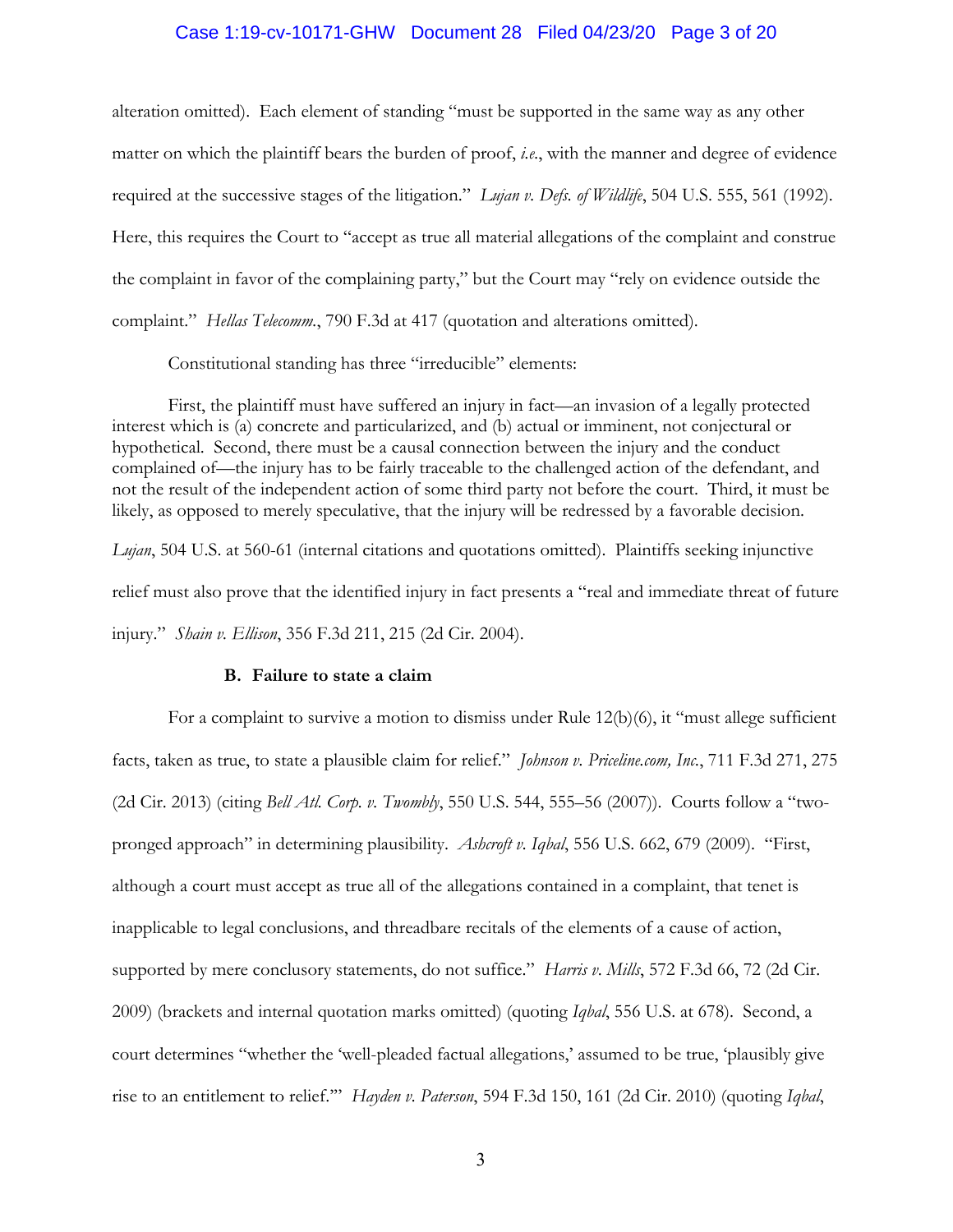# Case 1:19-cv-10171-GHW Document 28 Filed 04/23/20 Page 4 of 20

556 U.S. at 679). This analysis is a "context-specific task that requires the reviewing court to draw on its judicial experience and common sense." *Iqbal*, 556 U.S. at 679. A district court may consider not only the "facts stated on the face of the complaint," but also "documents appended to the complaint or incorporated in the complaint by reference," as well as "matters of which judicial notice may be taken." *Leonard F. v. Israel Discount Bank of N.Y.*, 199 F.3d 99, 107 (2d Cir. 1999) (internal quotations omitted omitted).

To state a claim for violation of Title III, a plaintiff must "establish that (1) he or she is disabled within the meaning of the ADA; (2) that the defendants own, lease, or operate a place of public accommodation; and (3) that the defendants discriminated against the plaintiff within the meaning of the ADA." *Roberts v. Royal Atlantic Corp.*, 542 F.3d 363, 368 (2d Cir. 2008).

Plaintiff alleges violations of the ADA, the NYSHRL, and the NYCHRL. The Court turns first to the jurisdictional question of whether it has standing to adjudicate Plaintiff's claims before determining whether the First Amended Complaint survives Defendant's motion to dismiss.

### **III. STANDING**

### **A. ADA**

Under Second Circuit precedent, a plaintiff has standing in an ADA suit seeking injunctive relief—the only relief available to private plaintiffs under Title III—"where (1) the plaintiff alleged past injury under the ADA; (2) it was reasonable to infer that the discriminatory treatment would continue; and (3) it was reasonable to infer, based on the past frequency of plaintiff's visits and the proximity of defendants' [services] to plaintiff's home, that plaintiff intended to return to the subject location." *Kreisler v. Second Ave. Diner Corp.,* 731 F.3d 184, 187–88 (2d Cir. 2013) (per curiam). "Applying this standard in *Camarillo* [*v. Carrols Corp.*, 518 F.3d 153 (2d. Cir. 2008)]*,* for example, [the Second Circuit] found standing where (1) defendants had failed to effectively communicate menu items to the legally blind plaintiff—an alleged ADA violation, (2) this discriminatory treatment was likely to continue, and (3) the plaintiff's past visits and proximity to the restaurant made it reasonable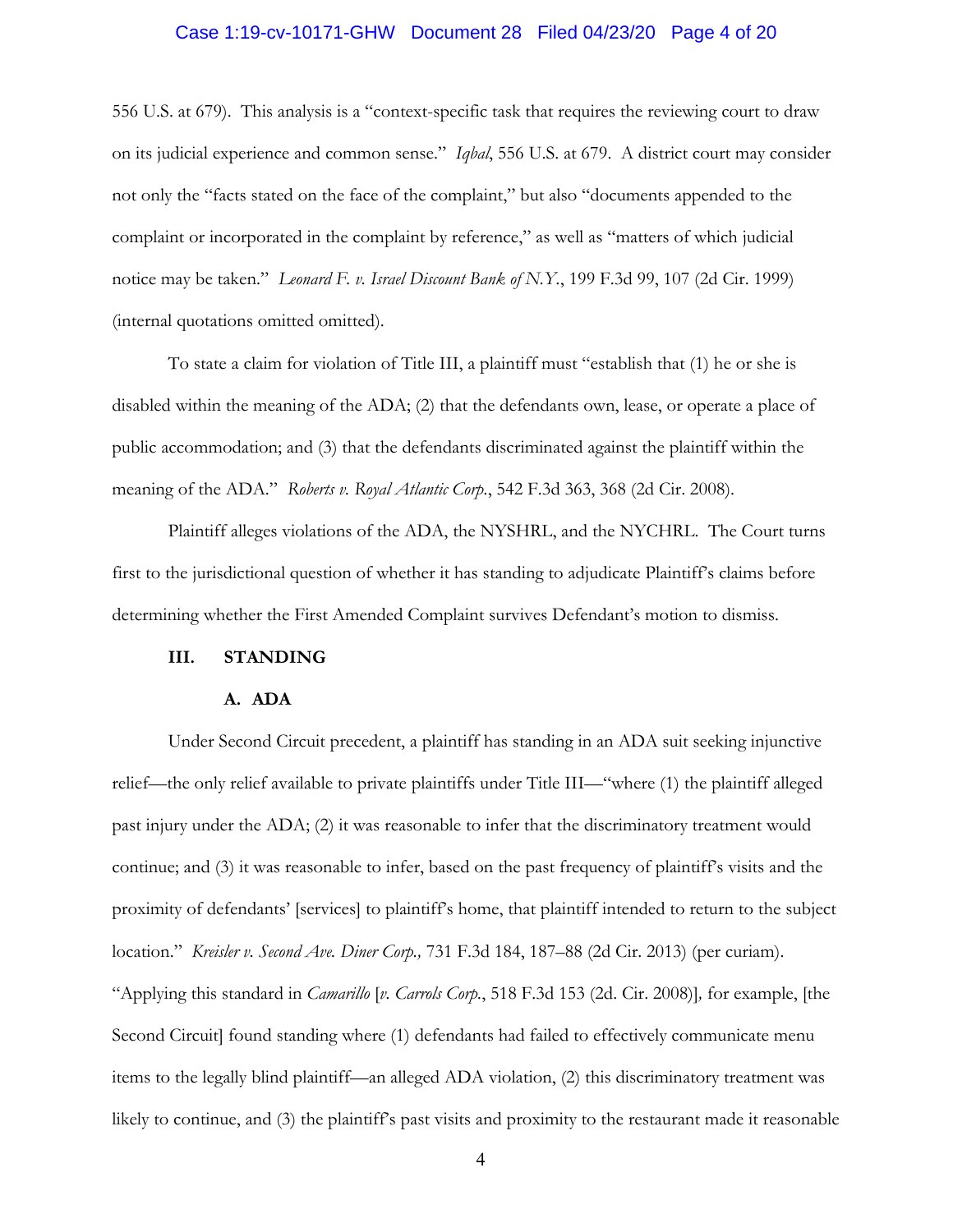### Case 1:19-cv-10171-GHW Document 28 Filed 04/23/20 Page 5 of 20

to infer her intent to return." *Bernstein v. City of New York*, 621 F. App'x 56, 57 (2d Cir. 2015). The "intent to return" element is critical; "Plaintiffs lack standing to pursue injunctive relief where they are unable to establish a 'real or immediate threat' of injury." *Nicosia v. Amazon.com, Inc.*, 834 F.3d 220, 239 (2d Cir. 2016) (quoting *City of Los Angeles v. Lyons,* 461 U.S. 95, 111–12 (1983)). "The Supreme Court has repeatedly reiterated that threatened injury must be *certainly impending* to constitute injury in fact, and that allegations of *possible* future injury are not sufficient." *Am. Civil Liberties Union v. Clapper*, 785 F.3d 787, 800 (2d Cir. 2015) (emphasis in original, alterations and internal quotation marks omitted).

Turning first to injury-in-fact: An injury-in-fact under Title III of the ADA exists where plaintiffs "have encountered barriers at public accommodations" and "if they show a plausible intention or desire to return to the place but for the barriers to access." *Small v. General Nutrition Cos., Inc.*, 388 F. Supp. 2d 83, 86 (E.D.N.Y. 2005). This injury can take two forms: "direct injury from personally encountering disability-based discrimination" or "deterrence from using Defendant's property because it is not ADA compliant." *Feltzin v. Triangle Properties #1, LLC*, No. 14-CV-5131(JMA)(ARL), 2016 WL 11599264, at \*4 (E.D.N.Y. Dec. 15, 2016) (quotations omitted); *see also Kreisler v. Second Ave. Diner Corp.*, 731 F.3d 184, 187–88 (2d Cir. 2013). For the purposes of the standing inquiry here, it is sufficient that Plaintiff alleges to have called Banana Republic's customer service department in an effort to procure a Braille gift card. During that call, Plaintiff learned that the store does not stock Braille gift cards, directly encountering the alleged disabilitybased discrimination. *See* FAC ¶¶ 16–18.

Similarly, Plaintiff's complaint—though lacking color—sufficiently alleges that Defendant does not plan to start selling Braille gift cards, satisfying the second element of the ADA's standing inquiry. *See* FAC ¶ 15.

The third element is where Plaintiff's all-too-generic complaint fails. "Intent to return is a highly fact-sensitive inquiry that incorporates a range of factors" such as "the frequency of the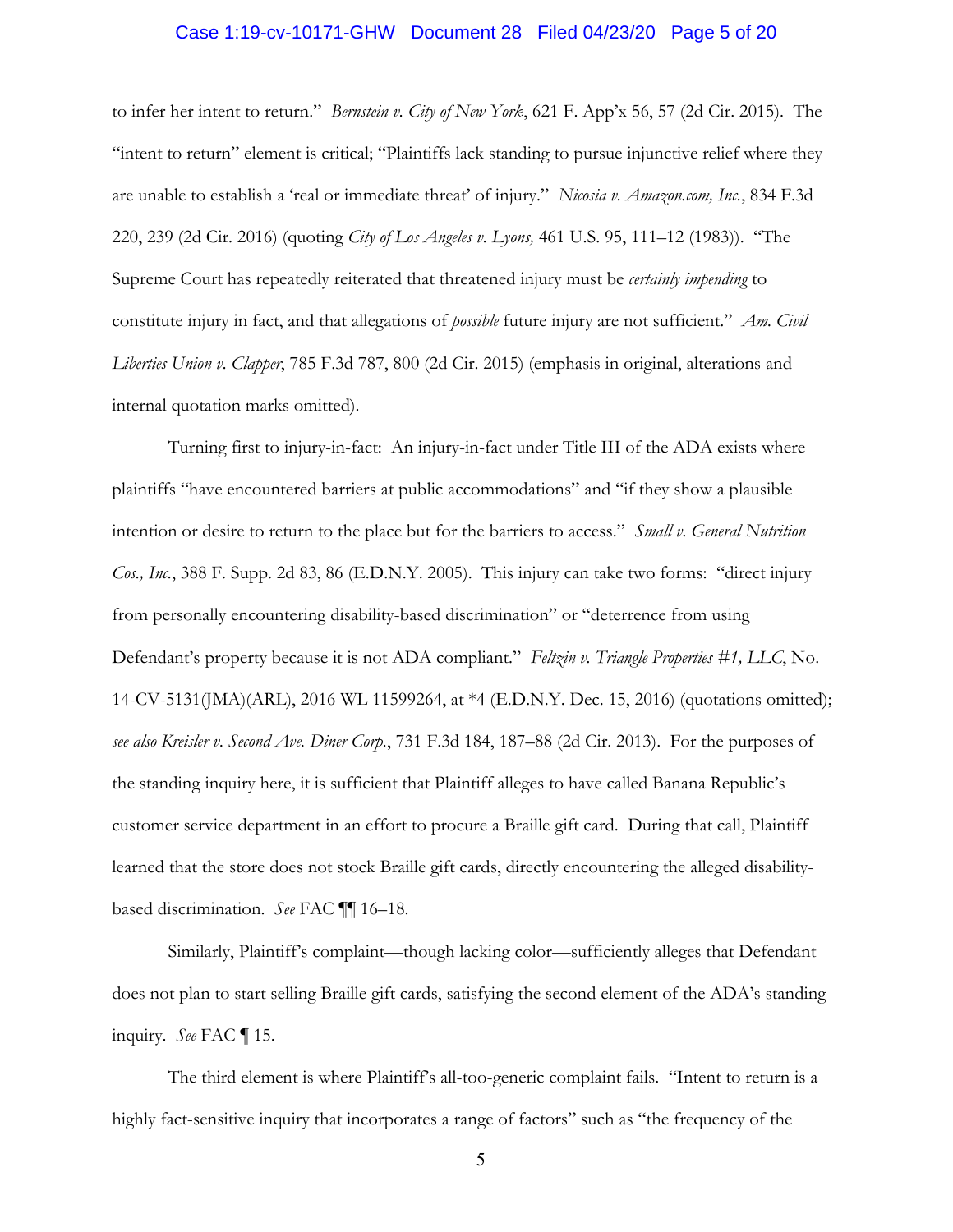### Case 1:19-cv-10171-GHW Document 28 Filed 04/23/20 Page 6 of 20

plaintiff's past visits" and "the proximity of the defendant's services, programs, or activities to the plaintiff's home" along with any other factors "relevant to the calculation" including the plaintiff's "occupation or demonstrated travel habits." *Bernstein*, 621 F. App'x at 59 (citing *Kreisler*, 731 F.3d at 187–88 and *Camarillo*, 518 F.3d at 158); *see also Castillo v. John Gore Org., Inc.*, No. 19-CV-388 (ARR) (PK), 2019 WL 6033088, at \*6 (E.D.N.Y. Nov. 14, 2019). Some factors prove more important in some cases than in others. In *Pincus v. Nat'l R.R. Passenger Corp.*, for example, the Second Circuit noted that where a plaintiff is "seeking future access not to one of many local restaurants, but to the only national railway system," she need not "plead the frequency with which she visited Tampa's Amtrak station, the proximity of her home to the station, or reasons for future travel" to establish an intent to return. 581 F. App'x 88, 90 (2d Cir. 2014).

Plaintiff has simply not alleged enough facts to plausibly plead that he intends to "return" to the place where he encountered the professed discrimination. Put differently, there are not enough facts in Plaintiff's complaint to plausibly suggest that he will be injured by Banana Republic's failure to sell Braille gift cards in future. Plaintiff does not profess an interest in procuring contemporary, affordable workwear, nor does he assert that he owns several Banana Republic pieces already and wishes to continue compiling a collection with the help of a Banana Republic gift card. Instead, Plaintiff only vaguely notes that he had "been a customer at Defendant's stores on prior occasions" and that several Banana Republic "stores are located in the Southern District of New York, and in close proximity to Plaintiffs residence." FAC ¶¶ 21, 27. These generic, conclusory statements are plainly insufficient—Dominguez must provide the Court with *some* specific facts demonstrating that it is likely he will be injured by Banana Republic in future. *Cf. Kreisler*, 731 F.3d at 186 (plaintiff sufficiently alleged an intent to return because he asserted that he passed the defendant's diner three to four times a week, frequented other restaurants in his neighborhood, and would attempt to enter the diner were there some indication that it was actually accessible); *Camarillo*, 518 F.3d at 155 (plaintiff sufficiently alleged an intent to return by listing six establishments owned and operated by

6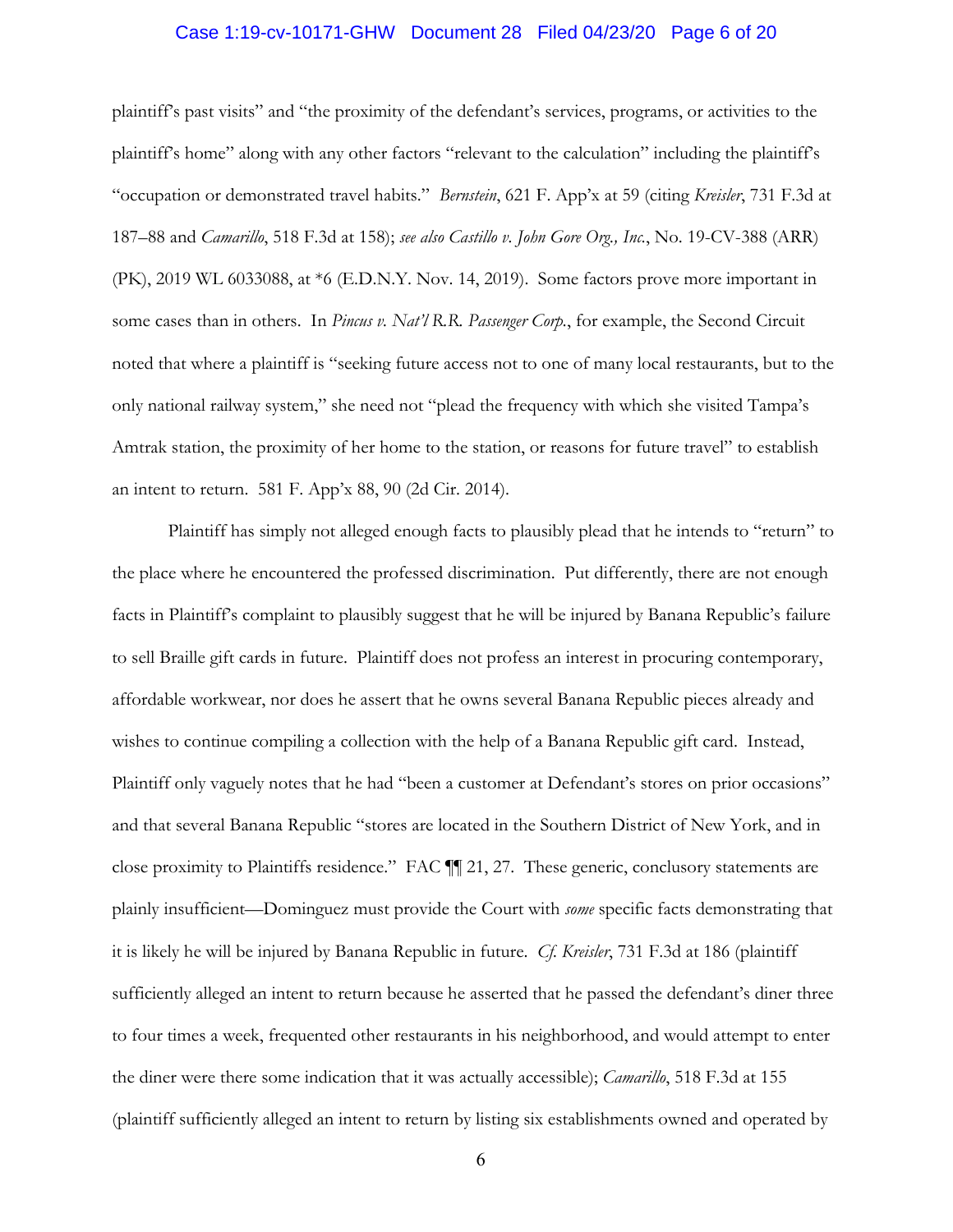# Case 1:19-cv-10171-GHW Document 28 Filed 04/23/20 Page 7 of 20

the defendants that she had recently visited and found inaccessible, and asserted that she often patronized the fast food restaurants near her home); *see also John Gore Org., Inc.*, 2019 WL 6033088, at \*6. And it is well established that, in evaluating whether a plaintiff has established standing to sue, a Court "need not credit a complaint's conclusory statements without reference to its factual context." *Amidax Trading Group v. S.W.I.F.T. SCR*, 671 F.3d 140, 146 (2d Cir. 2011) (quotation omitted).

True, the more generic the complaint, the more easily it can be repurposed for use against different defendants. But the greatest asset of copy-and-paste litigation can also be its greatest weakness. And here, that weakness is fully on display; by failing to allege any nonconclusory facts of a real or immediate threat of injury, Plaintiff lacks standing to pursue injunctive relief under the ADA. Or, more pithily: "There is nothing inherently wrong with filing duplicative lawsuits against multiple defendants if the harms to be remedied do exist and are indeed identical. But those who live by the photocopier shall die by the photocopier." *Mendez v. Apple Inc.*, No. 18 CIV. 7550 (LAP), 2019 WL 2611168, at \*4 (S.D.N.Y. Mar. 28, 2019).

#### **B. State and City Laws**

Plaintiff's "New York State and City claims are governed by the same standing requirements as the ADA," and, accordingly, fail alongside their federal counterpart. *Mendez v. Apple*, Inc., 2019 WL 2611168, at \*4.

Alternatively, after dismissing Plaintiff's ADA claims for lack of standing this Court would decline to exercise supplemental jurisdiction over Plaintiff's remaining claims. A district court may decline to exercise supplemental jurisdiction if it "has dismissed all claims over which it has original jurisdiction." 28 U.S.C. § 1367(c)(3). And doing so is particularly appropriate where, like here, "all federal-law claims are eliminated before trial." *Pension Benefit Guar. Corp. ex rel. St. Vincent Catholic Med. Ctr. Ret. Plan v. Morgan Stanley Inv. Mgmt.*, 712 F.3d 705, 727 (2d Cir. 2013) (quotations omitted).

### **IV. MERITS OF PLAINTIFF'S CLAIMS**

In the alternative—and mindful that a number of courts around the country are grappling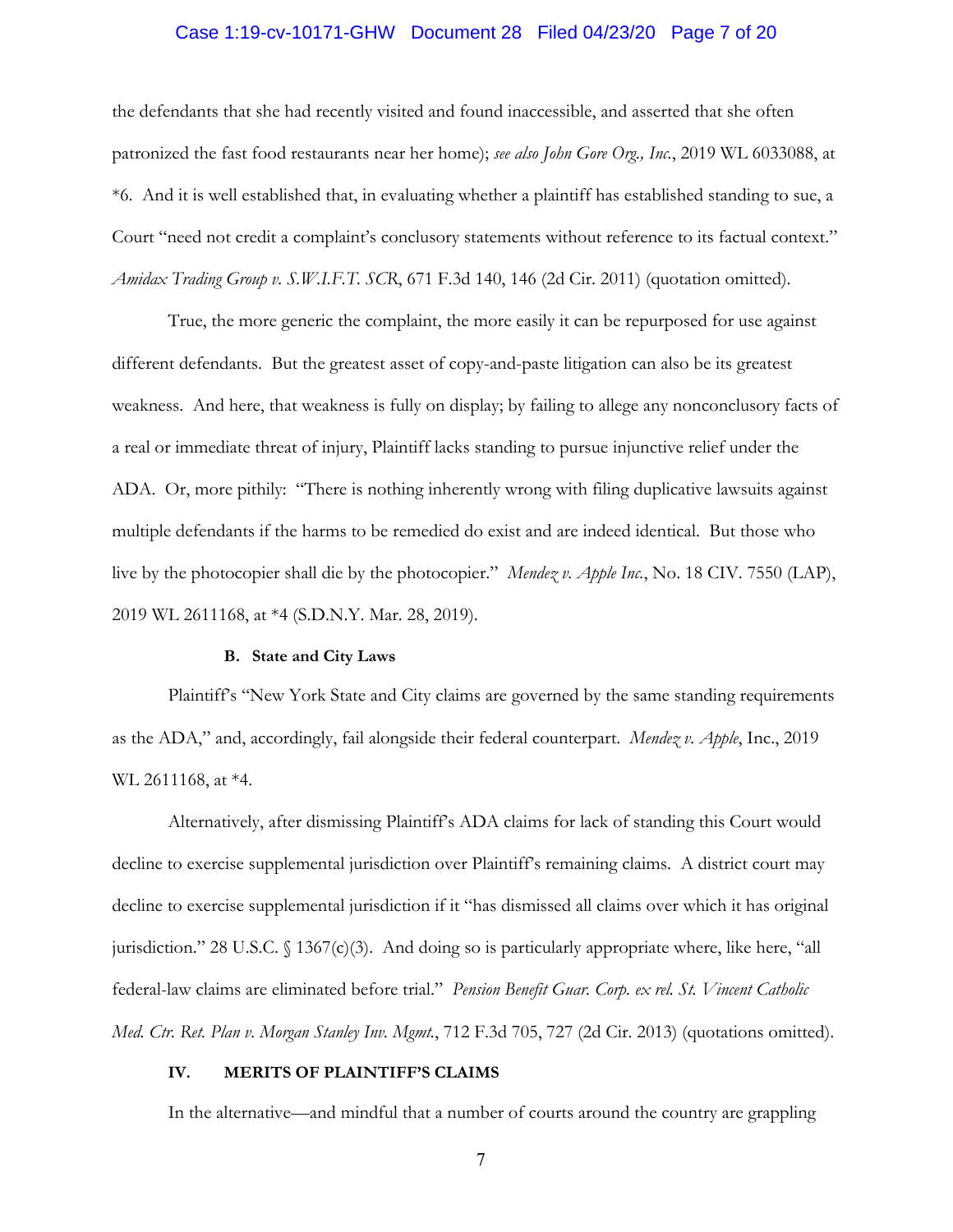### Case 1:19-cv-10171-GHW Document 28 Filed 04/23/20 Page 8 of 20

with similar (if not identical) litigation<sup>3</sup>—this Court turns to the merits of Plaintiff's complaint and finds that it would fail under Rule 12(b)(6).

# **A. ADA**

Determining whether Plaintiff has alleged a violation of the ADA presents a number of issues of first impression, all of which can be reduced to one relatively straightforward question: does Title III of the ADA obligate retailers to provide legally blind consumers with Braille-embossed (or otherwise accessible) gift cards? Plaintiff's complaint presents a number of theories why it does: (1) gift cards are goods that need to be accessible; (2) gifts cards are, like websites, places of public accommodation and therefore must be independently accessible; and (3) Plaintiff was denied access to Banana Republic's services when Banana Republic denied him a Braille (or otherwise accessible) gift card. None of these arguments are persuasive.

### **1. The ADA does not require a business to stock specialty goods**

Banana Republic did not violate Title III by failing to stock Braille gift cards, or any other type of accessible gift card. After all, as Plaintiff seems to concede in its opposition, Title III regulates access to places of public accommodation—not the type of merchandise a place of public accommodation sells.

We start, as is axiomatic, with the text of the statute. Title III of the ADA provides that "[n]o individual shall be discriminated against on the basis of disability in the full and equal enjoyment of the goods, services, facilities, privileges, advantages, or accommodations of any place of public accommodation by any person who owns, leases (or leases to), or operates a place of public accommodation." 42 U.S.C. § 12182(a). Discrimination includes:

<sup>3</sup> In an attachment to their memorandum of law supporting their motion to dismiss, Defendants submitted PACER records identifying over fifty identical lawsuits Plaintiff has filed against other retailers. *See* Mot. to Dismiss, Dkt. No. 25, App'x A. Those defendants include shoe stores (Allbirds, Inc.), bookstores (Taschen America LLC), car companies (Mercedez - Benz USA, LLC, General Motors, LLC), gyms (Technogym USA Corp.), spas (Aire Ancient Baths UES, LLC), and assisted living facilities (The Palm Beach Home For Adults, LLC, Five Star Senior Living Inc., Meridian Senior Living, LLC). *See id.*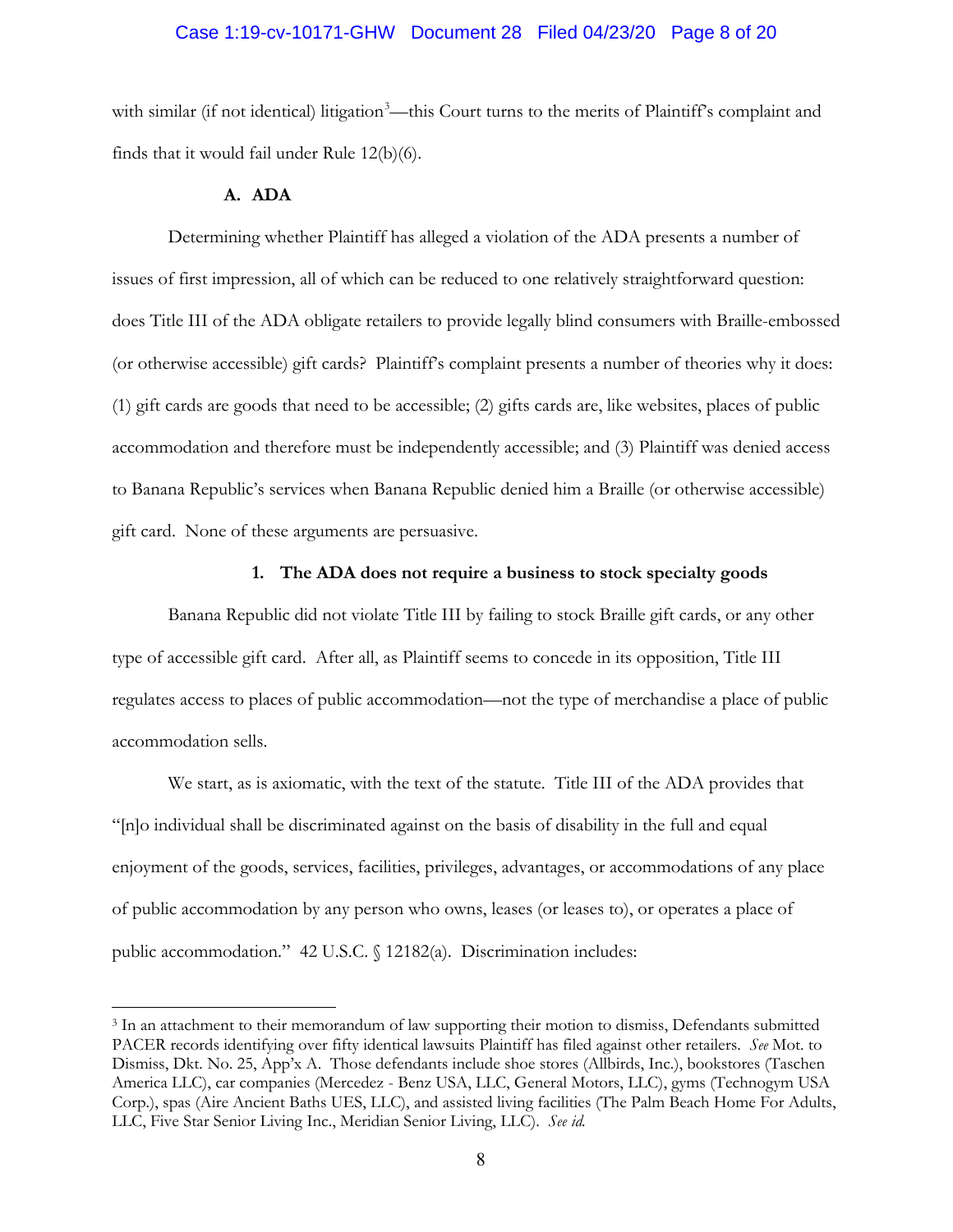a failure to make reasonable modifications in policies, practices, or procedures, when such modifications are necessary to afford such goods, services, facilities, privileges, advantages, or accommodations to individuals with disabilities, unless the entity can demonstrate that making such modifications would fundamentally alter the nature of such goods, services, facilities, privileges, advantages, or accommodations.

# *Id.* § 12182(b)(2)(A)(ii). And:

a failure to take such steps as may be necessary to ensure that no individual with a disability is excluded, denied services, segregated or otherwise treated differently than other individuals because of the absence of auxiliary aids and services, unless the entity can demonstrate that taking such steps would fundamentally alter the nature of the good, service, facility, privilege, advantage, or accommodation being offered or would result in an undue burden.

# *Id.* § 12182(b)(2)(A)(iii).

As courts across the country have explained, a plain reading of this text makes clear that

Title III prohibits a place of public accommodation from discriminating on the basis of disability when providing *access to* whatever goods and services ordinarily provided at that place of public accommodation. "This language does not require provision of different goods or services, just nondiscriminatory enjoyment of those that are provided." *Weyer v. Twentieth Century Fox Film Corp.*, 198 F.3d 1104, 1115 (9th Cir. 2000). To make this more concrete, a bookstore could not prohibit a visually impaired person from entering its store, but it need not ensure that the books it sells are available in both Braille and standard print. *See id.* Essentially:

The prohibition of [Title III] is directed against owners, etc., of places of public accommodation. It prohibits them from discriminating against the disabled. The discrimination prohibited is that the owner, etc., may not deny the disabled *the full and equal enjoyment* of the business's goods and services. Practically speaking, how can an owner, etc., deny the full and equal enjoyment of the goods or services that he offers? By denying access to, or otherwise interfering with, the use of the goods or services that the business offers. The goods and services that the business offers exist *a priori* and independently from any discrimination. Stated differently, the goods and services referred to in the statute are simply those that the business normally offers.

*McNeil v. Time Ins. Co.*, 205 F.3d 179, 186–87 (5th Cir. 2000) (footnotes omitted); *see also Funches v.* 

*Barra*, No. 14 CIV. 7382 (KPF), 2016 WL 2939165, at \*4 (S.D.N.Y. May 17, 2016).

Gift cards are plainly the type of goods a business normally offers that need not be made accessible pursuant to Title III. It is a "fundamental canon of statutory construction that, unless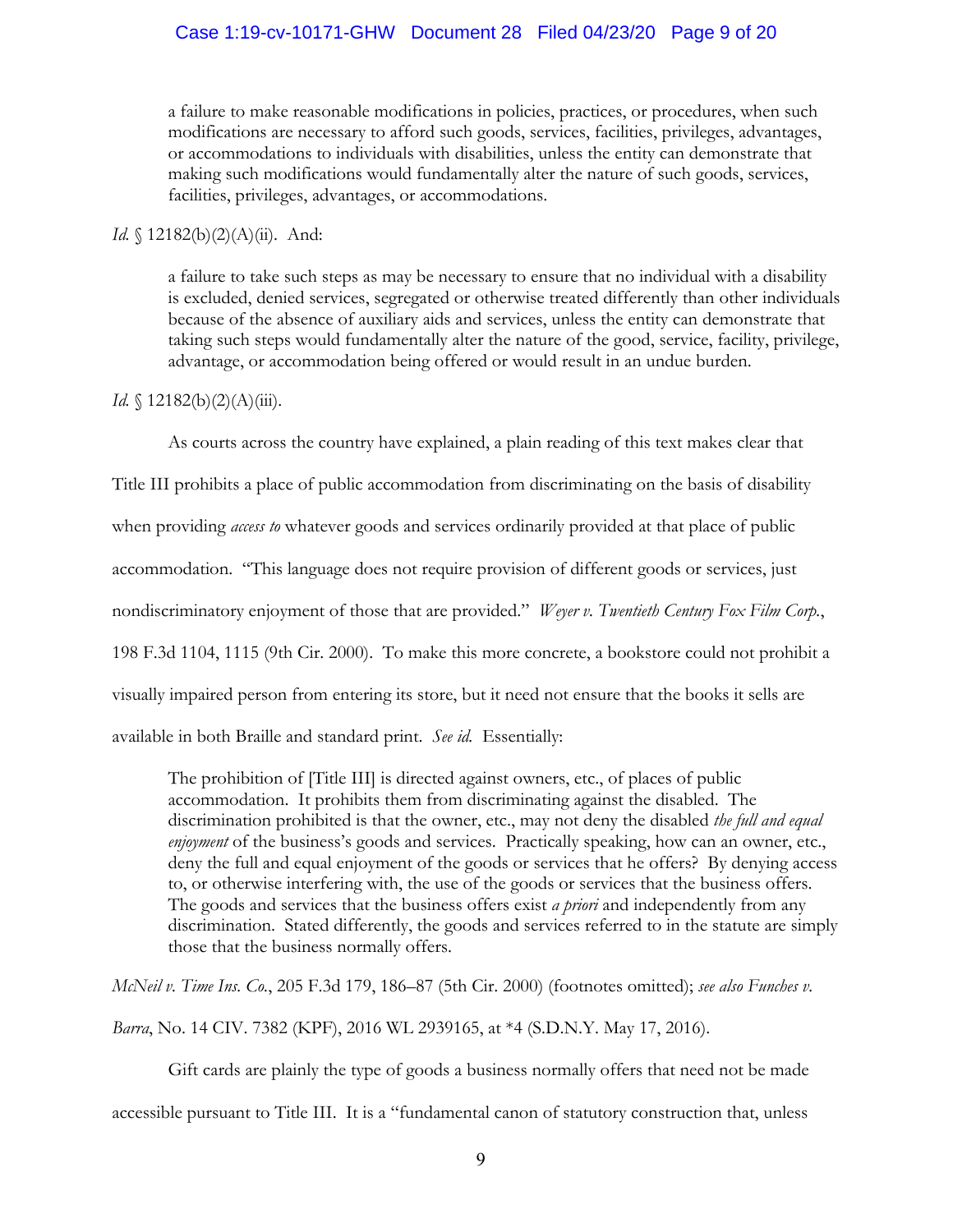## Case 1:19-cv-10171-GHW Document 28 Filed 04/23/20 Page 10 of 20

otherwise defined, words will be interpreted as taking their ordinary, contemporary, common meaning." *Sandifer v. U.S. Steel Corp.*, 571 U.S. 220, 227 (2014) (quotations omitted). As the ADA does not define "goods," we look to the dictionary. The most relevant entry defines goods as "tangible movable personal property having intrinsic value usually excluding money and other choses in action but sometimes including all personal property . . . chattels, wares, merchandise, food products, chemical compounds, and agricultural products." *Good*, Merriam Webster Unabridged, https://unabridged.merriam-webster.com/unabridged/good (last visited Mar. 31, 2020); *see also Dastar Corp. v. Twentieth Century Fox Film Corp.,* 539 U.S. 23, 31 (2003) (analyzing the definition of "goods" under the Lanham Act, which, like the ADA, does not define the word, and concluding that the most natural definition of the term is "wares" and "merchandise"). The fact that, according to Plaintiff, the Internal Revenue Service's Internal Revenue Manualrequires a retailer to defer the reporting of gift card income until the gift card is used does not change the analysis here. *See* Opp'n at 15 n.42. How and when the retailer ultimately reports the income generated from the sale of a gift card is irrelevant for the purposes of the ADA, and functionally does not change the fact that a retailer sells gift cards to consumers the same way that they sell any other product in its stores.

The Department of Justice's implementing regulations<sup>4</sup> further support the well-established proposition that retailers need not create special, accessible merchandise for legally blind patrons: "[Title III] does not require a public accommodation to alter its inventory to include accessible or special goods that are designed for, or facilitate use by, individuals with disabilities." 28 C.F.R.

<sup>4</sup> The ADA charged the Attorney General with issuing implementing regulations. *See* 42 U.S.C. 12186(b). After a notice-and-comment period, the Department of Justice promulgated regulations implementing Title III. *See generally* 28 C.F.R., Pt. 36; 56 F.R. 35544 (July 26, 1991). Because the text of Title III is unambiguous, Court need not defer to the implementing regulations to conclude that the ADA does not require that a public accommodation alter its inventory for legally blind patrons. *See Mary Jo C. v. New York State & Local Ret. Sys.*, 707 F.3d 144, 171 (2d Cir. 2013). Still, these regulations provide useful data and further reinforce the fact that the Court's conclusion accords with the plain meaning of the text.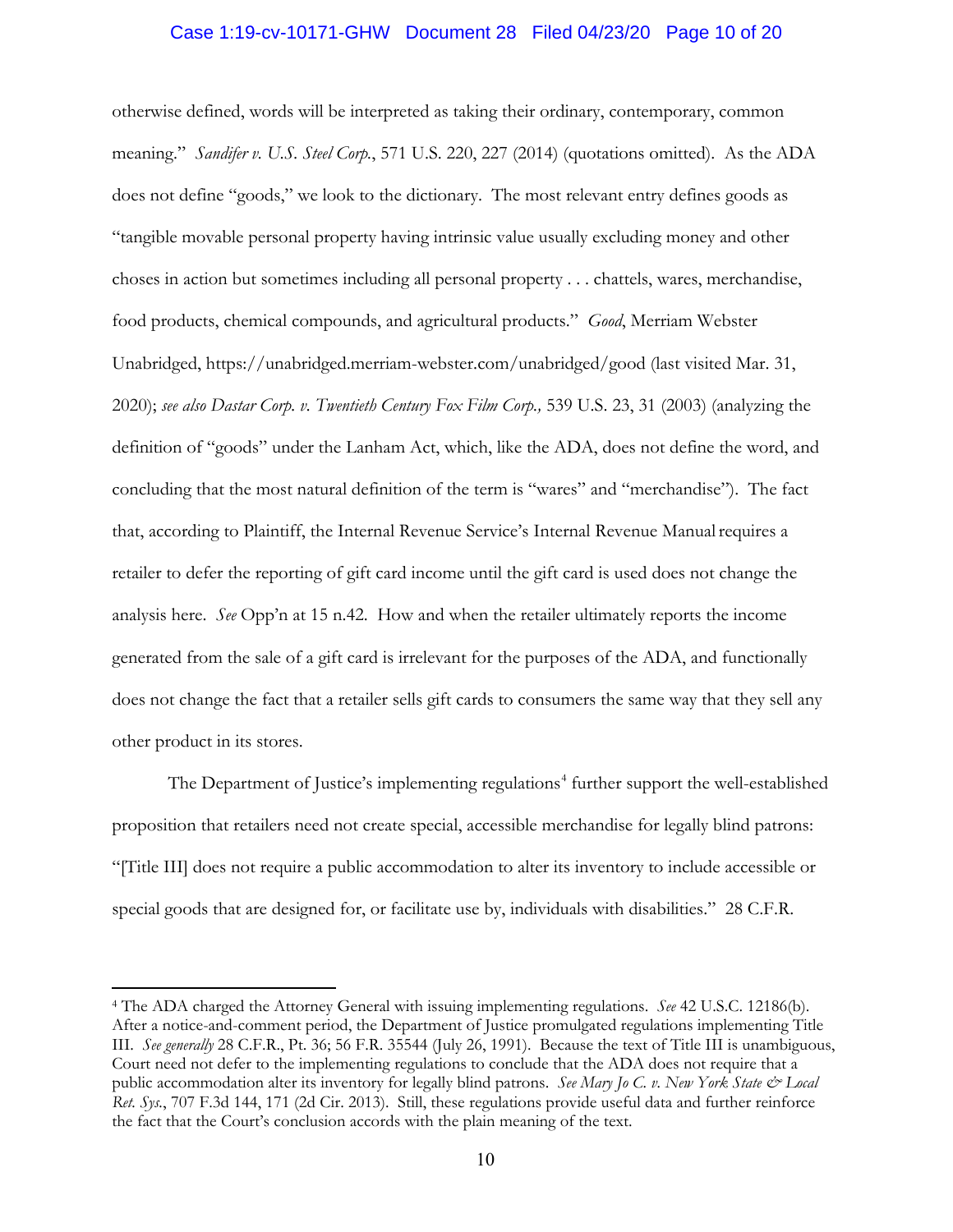### Case 1:19-cv-10171-GHW Document 28 Filed 04/23/20 Page 11 of 20

§ 36.307(a). In other words, "[t]he purpose of the ADA's public accommodations requirements is to ensure *accessibility* to the goods offered by a public accommodation, not to *alter the nature* or mix of goods that the public accommodation has typically provided." 28 C.F.R. pt. 36, App'x C (emphasis added). And "[a]ccessible or special goods" are defined by example: "Brailled versions of books, books on audio cassettes, closed-captioned video tapes, special sizes or lines of clothing, and special foods to meet particular dietary needs." 28 C.F.R. § 36.307(c). Just as a bookstore need not create Brailled versions of books that it ordinarily sells to comply with Title III, the Code of Federal Regulations does not require Banana Republic to "design, implement, distribute and sell store gift cards integrated with the Defendant's retail stores that are accessible to blind and vision-impaired individuals[.]" FAC ¶ 55.

There is simply no legal support for Plaintiff's assertion that Title III requires Banana Republic to create Brailled gift cards for the visually impaired. In fact, the plain text of the ADA and the Department of Justice's implementing regulations make clear the exact opposite: a retailer need not alter the mix of goods that it sells to include accessible goods for the disabled.

### **2. Gift cards are not places of public accommodation**

If a gift card was a place of public accommodation, it is conceivable that a "failure to take such steps as may be necessary to ensure that no individual with a disability is excluded" from the "full and equal enjoyment of the goods, services, facilities, privileges, advantages, or accommodations of" the gift card itself would violate the ADA. But this provision does not apply for two simple reasons: gift cards are neither public accommodations nor are they places.

Title III prohibits discrimination by "any place of public accommodation." 42 U.S.C. § 12182(a). The ADA does not define a "*place* of public accommodation," but does enumerate twelve categories of places that qualify as "public accommodations" as long as their operations "affect commerce." 42 U.S.C § 12181(7). Each category is featured in a separate subparagraph and is formulated the same way: a disjunctive list of specific examples followed by a general residual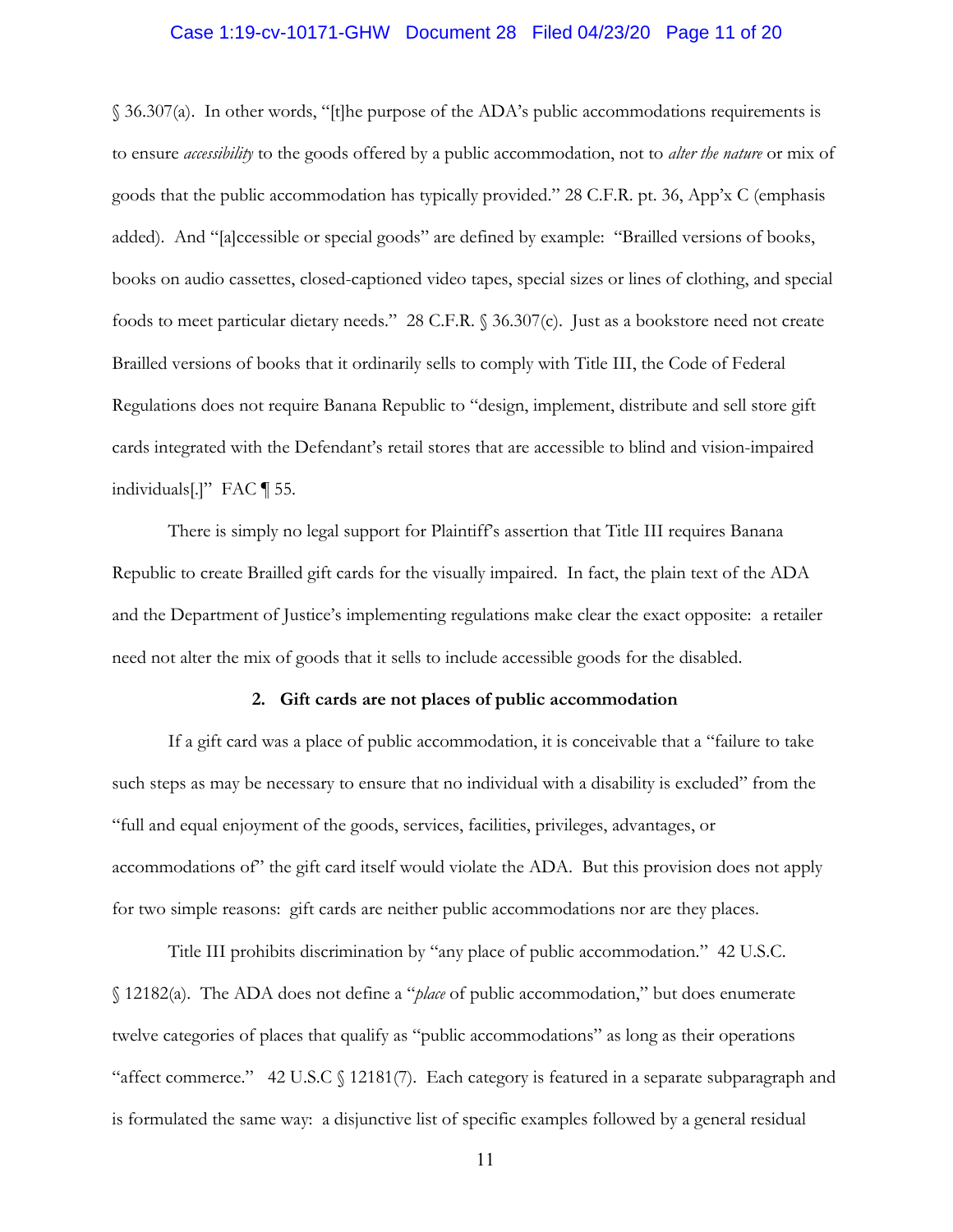# Case 1:19-cv-10171-GHW Document 28 Filed 04/23/20 Page 12 of 20

clause. *See id.* Take, for example, the fifth category: "a bakery, grocery store, clothing store, hardware store, shopping center, or other sales or rental establishment." 42 U.S.C. § 12181(7)(E). Or the seventh: "a museum, library, gallery, or other place of public display or collection." 42 U.S.C. § 12181(7)(H). Gift cards are not public accommodations because they fit into none of these categories; they are not places of lodging, establishments serving food and drink, places of exhibition or entertainment, places of public gathering, sales or rental establishments, service establishments, a station used for public transportation, places of public display or collection, places of recreation, places of education, social service center establishments, or places of exercise or recreation.

Even if gift cards could be shoehorned into any one of these twelve categories, plastic cards are not *places*. Courts in this district have already addressed the question of what constitutes a "place" for the purpose of Title III in the context of deciding that websites are places of public accommodation. *See Harty v. Nyack Motor Hotel Inc.*, No. 19-CV-1322 (KMK), 2020 WL 1140783, at \*4 (S.D.N.Y. Mar. 9, 2020) (citing cases). In short, those courts have read the word "place" broadly to include every "sales or rental establishment" and "service establishment." *See Andrews v. Blick Art Materials, LLC*, 268 F. Supp. 3d 381, 393 (E.D.N.Y. 2017). In other words, the word "place" need not be read as limiting the reach of the ADA to physical spaces. Congress likely used the words "place of public accommodation" because it could find "no other less cumbersome way to describe businesses that offer" the particular goods or services enumerated in section 12181 "to the public." *Nat'l Fed'n of the Blind v. Scribd Inc.*, 97 F. Supp. 3d 565, 572 (D. Vt. 2015). In fact, coupled with the word "of," the phrase "place of public accommodation" most logically reads as referring to a space—figurative or not—that can provide the services of a public accommodation. *See id.* 

Though broad, this interpretation is not nearly broad enough to encompass gift cards. Cruise ships are places. *See Spector v. Norwegian Cruise Line Ltd.*, 545 U.S. 119, 129 (2005). Gift cards are not. Gift cards do not sell or rent goods. They may be *used* to purchase goods from a retailer,

12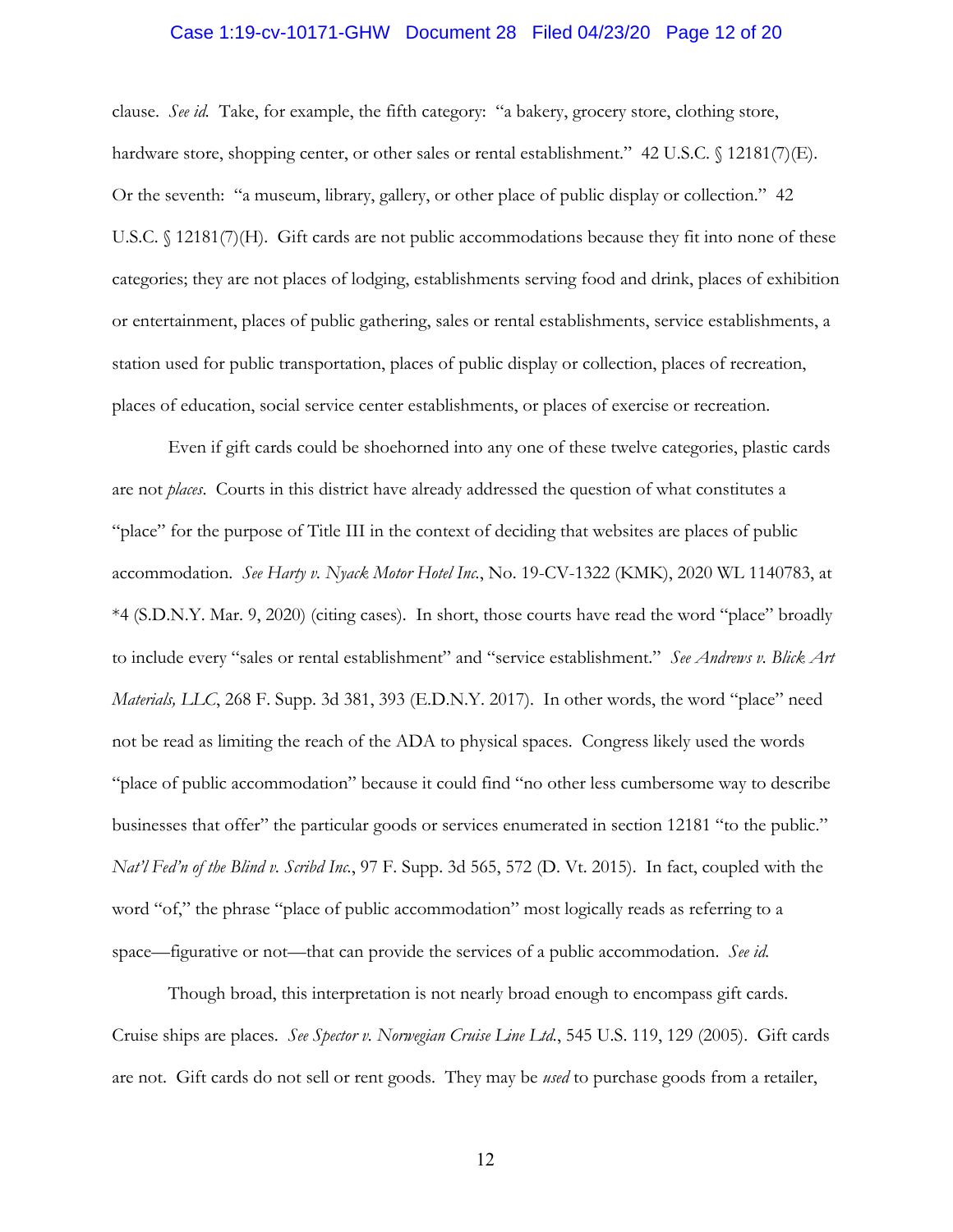### Case 1:19-cv-10171-GHW Document 28 Filed 04/23/20 Page 13 of 20

but they are not spaces where those purchases can be made. Put differently, a consumer can make a purchase *with* a gift card, but not *on* or *in* a gift card.

Plaintiff's opposition addresses these points—comprehensively litigated in Defendant's motion—only briefly, and only in the section of Plaintiff's brief asserting that a gift card is a service that Banana Republic offers. *See* Opp'n at 19. In a single sentence, Plaintiff contends that "[l]ike websites, this Court should "deem gift cards a 'place of public accommodation' in and of themselves." In support, Plaintiff quotes at length from a case arising out of the Southern District of Florida: *Gomez v. General Nutrition Corp.*, 323 F. Supp. 3d 1368, 1375, 1379 (S.D. Fla. 2018). But this case does not lend any support for the proposition that a gift card is a place of public accommodation.

In *General Nutrition Corporation* ("GNC"), the Southern District of Florida was determining whether defendant GNC's website was a place of public accommodation within the meaning of the ADA. The relevant portion of the opinion begins with the proposition that, unlike courts within the Second Circuit, "[d]istrict [c]ourts within the Eleventh Circuit agree that the ADA does not apply to a website that is wholly unconnected to a physical location." *GNC*, 323 F. Supp. 3d at 1375. According to these courts, the ADA bars discrimination *outside* of a physical place of public accommodation that deprives an individual of the right to enjoy the goods or services offered to the public *at* the physical place of public accommodation. *See Rendon v. Valleycrest Prods., Ltd.*, 294 F.3d 1279, 1285 (11th Cir. 2002). In other words, "if a retailer chooses to have a website, the website cannot impede a disabled person's full use and enjoyment of the brick-and-mo[r]tar store." *Gomez v. Bang & Olufsen Am., Inc.*, No. 1:16-CV-23801, 2017 WL 1957182, at \*4 (S.D. Fla. Feb. 2, 2017). Thus, the *GNC* court needed to determine whether there was a sufficient nexus between GNC's physical stores and GNC's website such that the inaccessible website impeded the plaintiff's full use and enjoyment of the company's stores. In doing so, the court noted several factors that district courts in the Eleventh Circuit consider in determining whether a website has a sufficient nexus to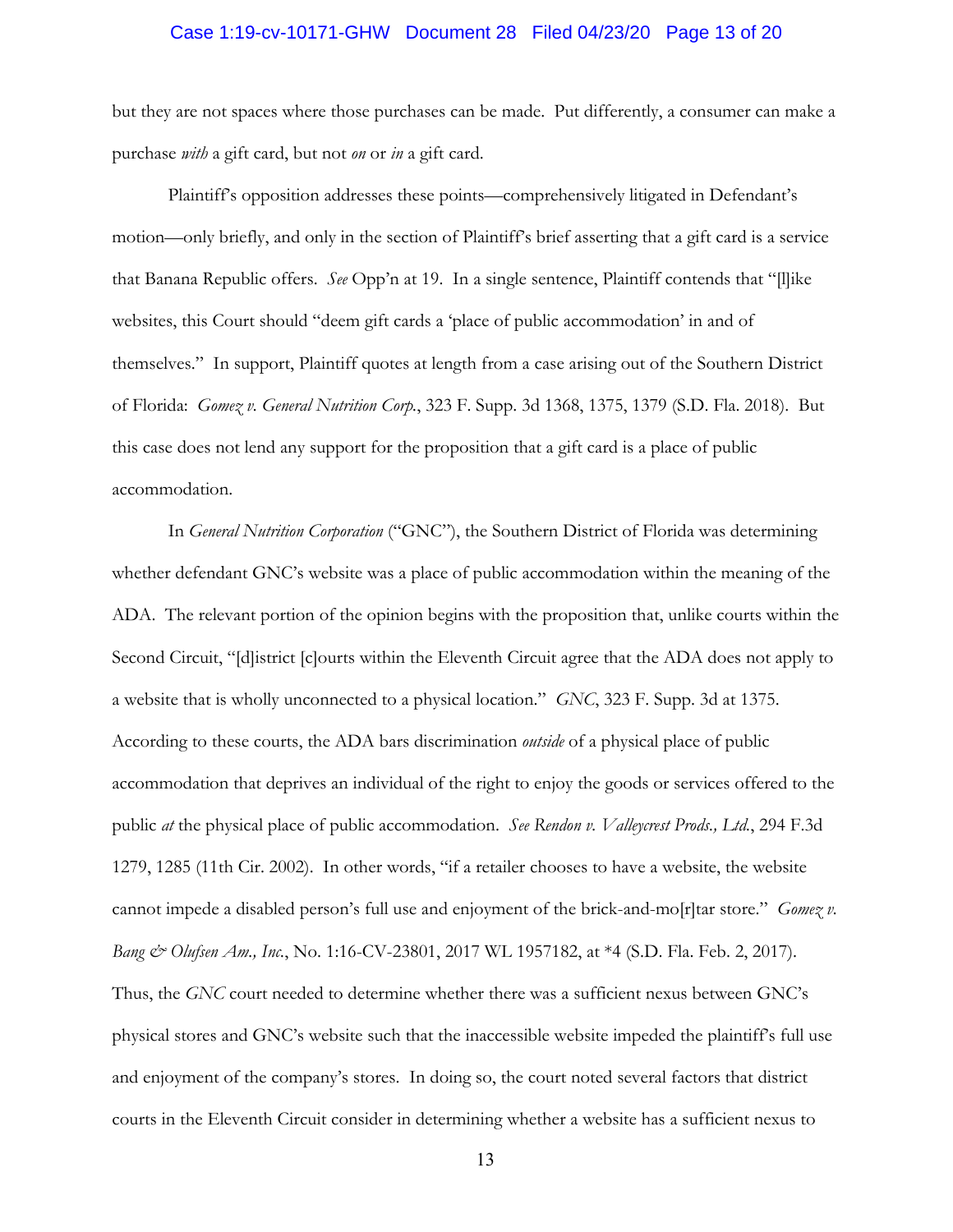# Case 1:19-cv-10171-GHW Document 28 Filed 04/23/20 Page 14 of 20

the physical store, and included elements such as, "[w]hether the website provides a service of the public accommodation like the ability to purchase or preorder products" and "whether the website facilitates use of the physical stores." *GNC*, 323 F. Supp. 3d at 1376.

As a threshold matter, courts in the Second Circuit generally agree that Title III's prohibition on discrimination in places of "public accommodation" extends to private commercial websites that affect interstate commerce. *See Harty v. Nyack Motor Hotel Inc.*, No. 19-CV-1322 (KMK), 2020 WL 1140783, at \*4 (S.D.N.Y. Mar. 9, 2020) (citing cases). Those courts have relied on a combination of persuasive authority from the First and Seventh Circuits, the ADA's text and legislative history, as well as an instructive Second Circuit case, *Pallozzi v. Allstate Life Insurance Co.*, 198 F.3d 28 (2d Cir. 1999), *opinion amended on denial of reh'g*, 204 F.3d 392 (2d Cir. 2000), applying the ADA to insurance services, to determine that the list of businesses covered by section 12181(7) would include private commercial websites even if those websites existed entirely online and had no nexus to a physical storefront. *See Andrews v. Blick Art Materials, LLC*, 268 F. Supp. 3d 381, 388–98 (E.D.N.Y. Aug. 1, 2017); *Del-Orden v. Bonobos, Inc.*, No. 17 CIV. 2744 (PAE), 2017 WL 6547902, at \*7–10 (S.D.N.Y. Dec. 20, 2017); *Scribd Inc.*, 97 F. Supp. 3d at 571 ("The fact that the ADA does not include webbased services as a specific example of a public accommodation is irrelevant because such services did not exist when the ADA was passed and because Congress intended the ADA to adapt to changes in technology . . . . Notably, Congress did not intend to limit the ADA to the specific examples listed and the catchall categories must be construed liberally to effectuate congressional intent.")

This Court agrees with that construction for largely the same reasons articulated in those opinions. As Judge Weinstein persuasively articulated in *Blick Art Materials*, a test that determined whether a website is subject to the ADA by analyzing whether and to what extent the website impedes a "plaintiff's access to a specific, physical, concrete space, and establishes some nexus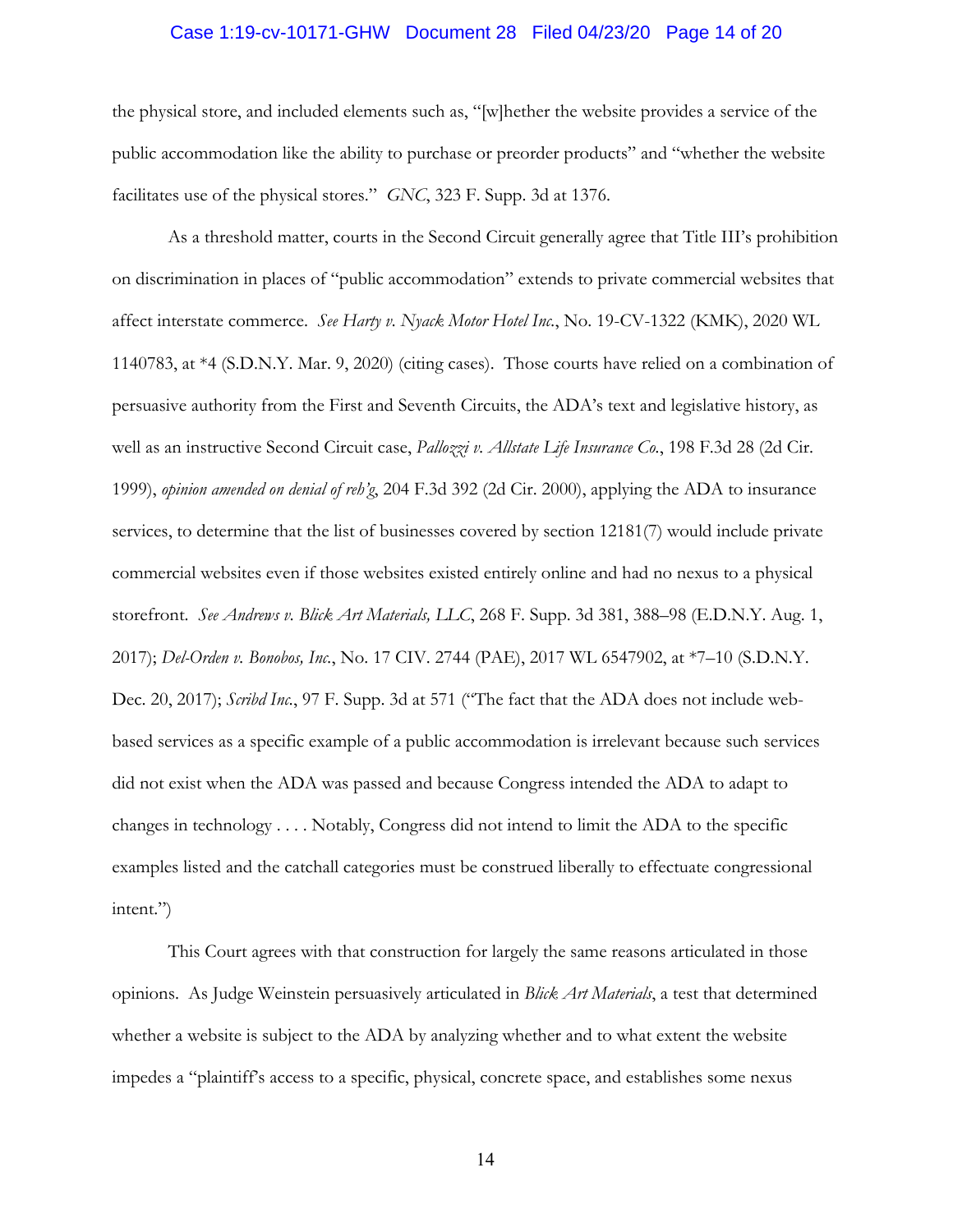# Case 1:19-cv-10171-GHW Document 28 Filed 04/23/20 Page 15 of 20

between the website and the physical place of public accommodation" is both unworkable and would produce absurd results. *Blick Art Materials*, 268 F. Supp. 3d at 396 (quotation omitted).

For example, Blick would need to change its website to allow a blind person to find, successfully complete, and use the email list that provides for in-store coupons, but would not need to do so for the email list that only provides online discounts. Blick would have to make accessible information about products available for in-store pickup, but would not have to do so for items available only online, though presumably which item a category falls into could depend on the store selected for pick-up and the inventory it has on hand.

*Id.*; *see also Scribd Inc.*, 97 F. Supp. 3d at 571 (noting that the nexus test would arguably permit a company to "freely refuse to sell its goods or services to a disabled person as long as it did so online rather than within the confines of a physical office or store") Applying such an interpretation of Title III would violate the foundational precept that a statute should be read to avoid "absurd" results. *Frank G. v. Board of Educ. of Hyde Park*, 459 F.3d 356, 368 (2d Cir. 2006).5

True, "[a]s a remedial statute, the ADA must be broadly construed to effectuate its purpose of providing a clear and comprehensive national mandate for the elimination of discrimination against individuals with disabilities." *Noel v. New York City Taxi and Limousine Comm'n*, 687 F.3d 63, 68 (2d Cir. 2012) (quotation omitted). That is why courts in the Second Circuit have found that it would be absurd to exclude cyberspace from the ADA's mandate. But reading the words "place of public accommodation" to include small slabs of plastic requires more than just a broad construction of Title III—it requires a rewrite of Title III entirely. "[C]ourts are charged with interpreting the actual text of the laws Congress enacts, and not with rewriting or expanding the scope of the laws in the absence of statutory text, no matter how much one may think it may

<sup>5</sup> It is also implausible that an inaccessible gift card could impede a blind person from enjoying all of the benefits of Banana Republic's retail locations. Banana Republic is a retail store that sells clothing and accessories. Customers visit the store to try on clothing and to make purchases. Plaintiff never alleges that Banana Republic gift cards are so intertwined with the store's physical presence that he cannot enter, browse, and try on clothing at Banana Republic stores without an accessible gift card. In fact, his complaint suggests the opposite: The moment Banana Republic starts selling accessible gift cards—and without one in hand— Plaintiff intends to go to a retail store to buy one. *See* FAC ¶ 21. Presumably Dominguez will make that purchase using a credit card, debit card, cash, or even an inaccessible gift card—the same method by which he could purchase any other goods at a Banana Republic store.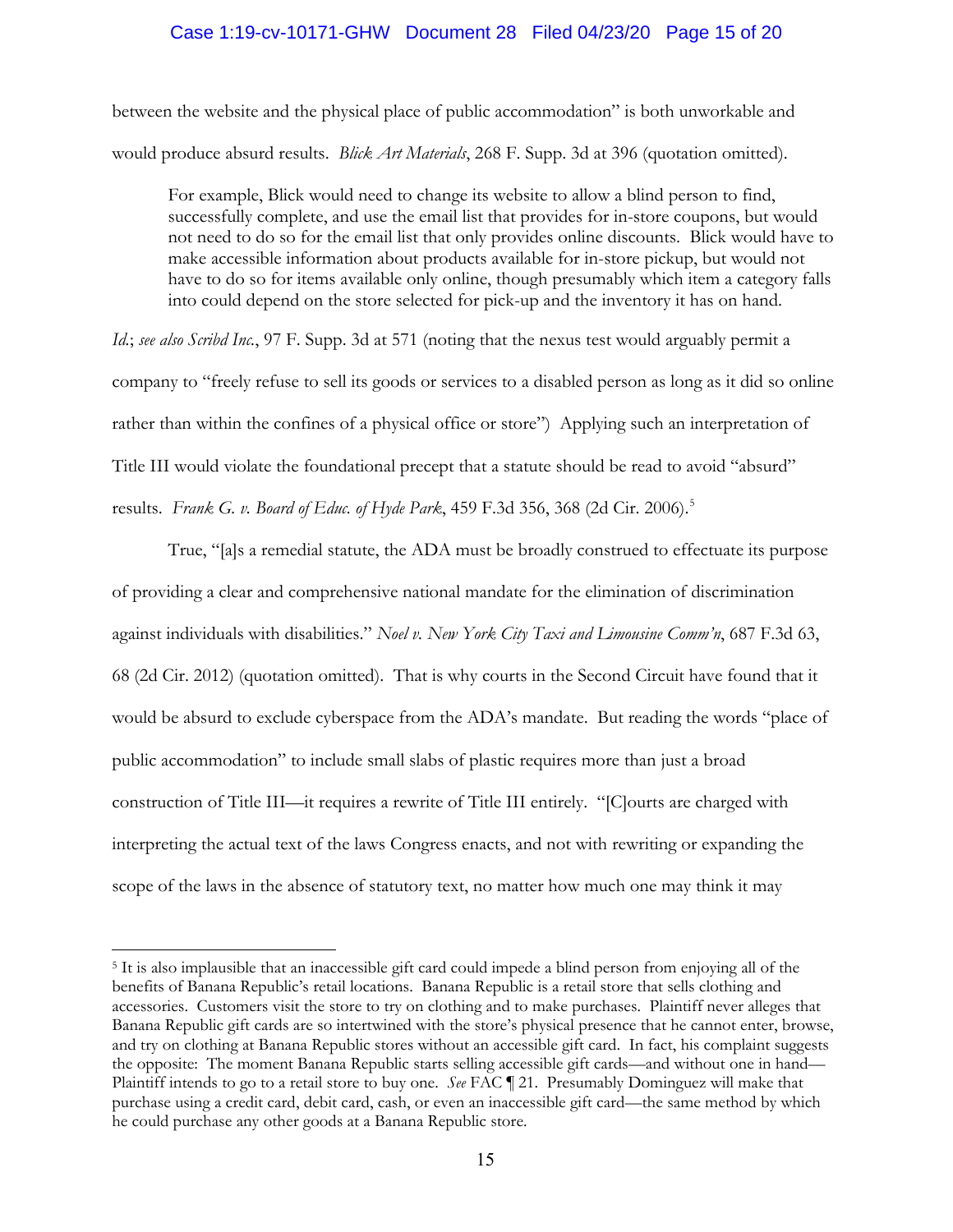# Case 1:19-cv-10171-GHW Document 28 Filed 04/23/20 Page 16 of 20

advance purported remedial goals or represent congressional intent." *Mei Xing Yu v. Hasaki Rest., Inc.*, 944 F.3d 395, 412 (2d Cir. 2019).

# **3. Banana Republic did not deny Plaintiff access to a service by failing to provide him with an accessible gift card**

The third of Plaintiff's theories of how liability might attach under the ADA rests on the unsupported premise that Banana Republic's failure to offer Braille or otherwise accessible gift cards excludes him from one of Banana Republic's services: the opportunity to use a Banana Republic gift card to make a purchase at a Banana Republic store. *See* Opp'n at 19.

The law is clear. Section 12182(b)(2) prohibits, among other things, the "failure to take steps as may be necessary to ensure that no individual with a disability is excluded, denied services, segregated or otherwise treated differently than other individuals because of the absence of auxiliary aids and services unless the entity can demonstrate that making such modifications would fundamentally alter the nature of such goods, services, facilities, privileges, advantages, or accommodations being offered or would result in an undue burden." 42 U.S.C. § 12182(b)(2)(A)(iii). The ADA defines auxiliary aids and services broadly: it includes, among other things, "qualified readers, taped texts, or other effective methods of making visually delivered materials available to individuals with visual impairments," as well as "modification of equipment or devices" and "other similar services and actions." 42 U.S.C.  $\oint$  12103(1)(B)–(D).

The Department of Justice's implementing regulations offer additional guidance, further emphasizing that the ADA empowers retailers, not customers, to choose what auxiliary aid to offer:

The type of auxiliary aid or service necessary to ensure effective communication will vary in accordance with the method of communication used by the individual; the nature, length, and complexity of the communication involved; and the context in which the communication is taking place. A public accommodation should consult with individuals with disabilities whenever possible to determine what type of auxiliary aid is needed to ensure effective communication, but *the ultimate decision as to what measures to take rests with the public accommodation, provided that the method chosen results in effective communication*.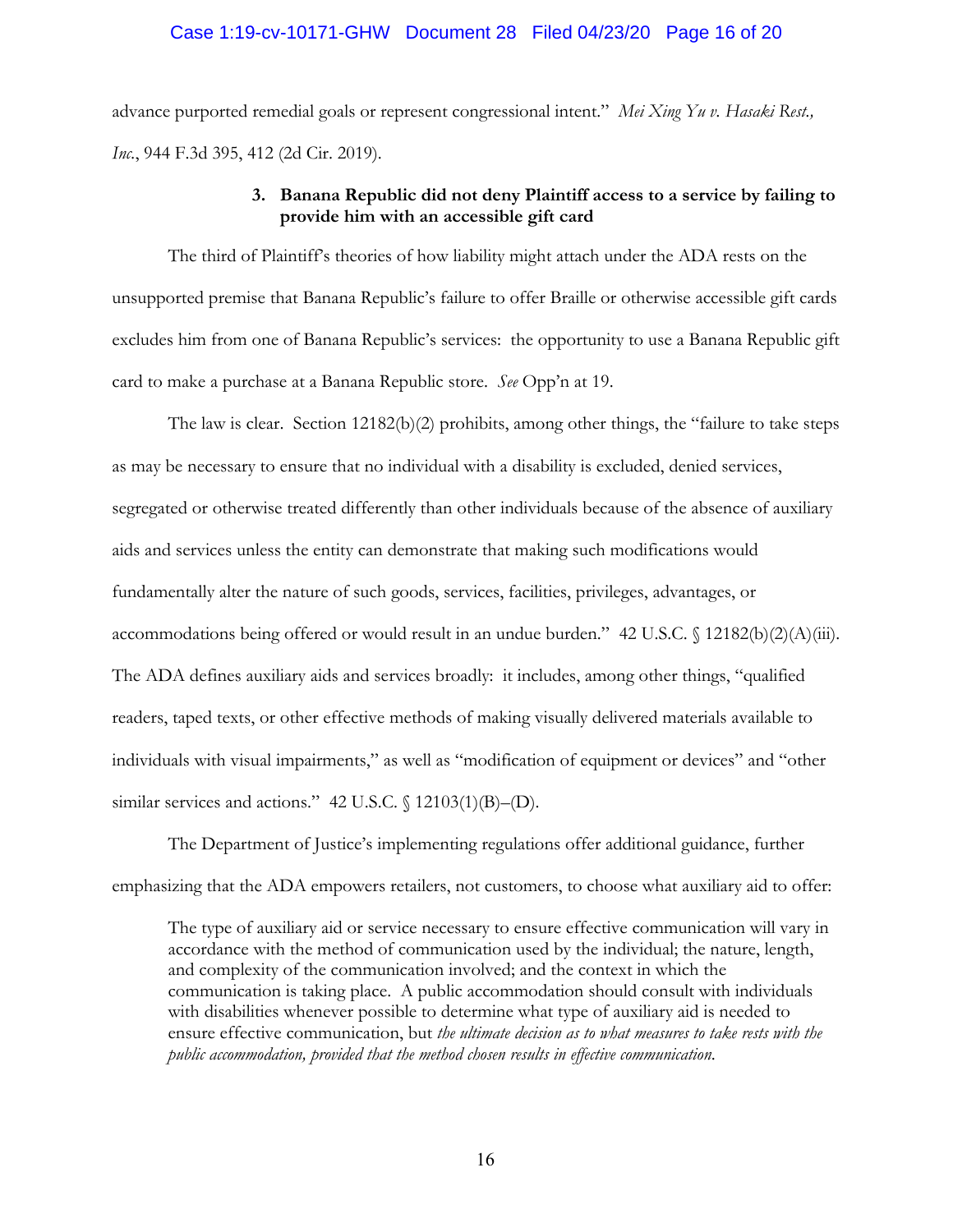### Case 1:19-cv-10171-GHW Document 28 Filed 04/23/20 Page 17 of 20

28 CFR § 36.303(c)(1)(ii) (emphasis added); *see also* 28 C.F.R. Pt. 36, App'x C ("The auxiliary aid requirement is a flexible one. A public accommodation can choose among various alternatives as long as the result is effective communication. For example, a restaurant would not be required to provide menus in Braille for patrons who are blind, if the waiters in the restaurant are made available to read the menu. Similarly, a clothing boutique would not be required to have Brailled price tags if sales personnel provide price information orally upon request; and a bookstore would not be required to make available a sign language interpreter, because effective communication can be conducted by notepad."); *see also Camarillo*, 518 F.3d at 157 ("While restaurants are not necessarily required to have on hand large print menus that [plaintiff] would be able to read, they are required to ensure that their menu options are effectively communicated to individuals who . . . are legally blind.").

The universe of relevant facts in Dominguez's complaint is as follows: On a phone call with a Banana Republic customer service employee, he inquired whether the store stocks Braille gift cards. *See* FAC ¶ 16. The employee confirmed that the store did not, and did not, of her own accord, offer Plaintiff an auxiliary aid or service. *See* FAC ¶¶ 16–17. The Plaintiff then unsuccessfully attempted to locate an accessible Banana Republic gift card. *See* FAC ¶ 18. Finding nothing, Plaintiff sued.

Plaintiff was not denied access to an auxiliary aid or service, much less one that effectively communicated information about Banana Republic's gift cards. The recitation of facts in Dominguez's complaint make it clear that he never even asked for one, even though Plaintiff acknowledges that "no one specific auxiliary aid is mandated" by the ADA. Opp'n at 22.<sup>6</sup> He

<sup>6</sup> In his opposition, Plaintiff emphasizes that he was never offered an auxiliary aid or service by the Banana Republic employee over the phone. It is unclear what part of the ADA requires that an employee magically divine, from the single question Plaintiff asked about Braille gift cards, that he was disabled and in need of an auxiliary aid or service. Indeed, the implementing regulations contemplate that a public accommodation will "*consult* with individuals with disabilities whenever possible to determine what type of auxiliary aid is needed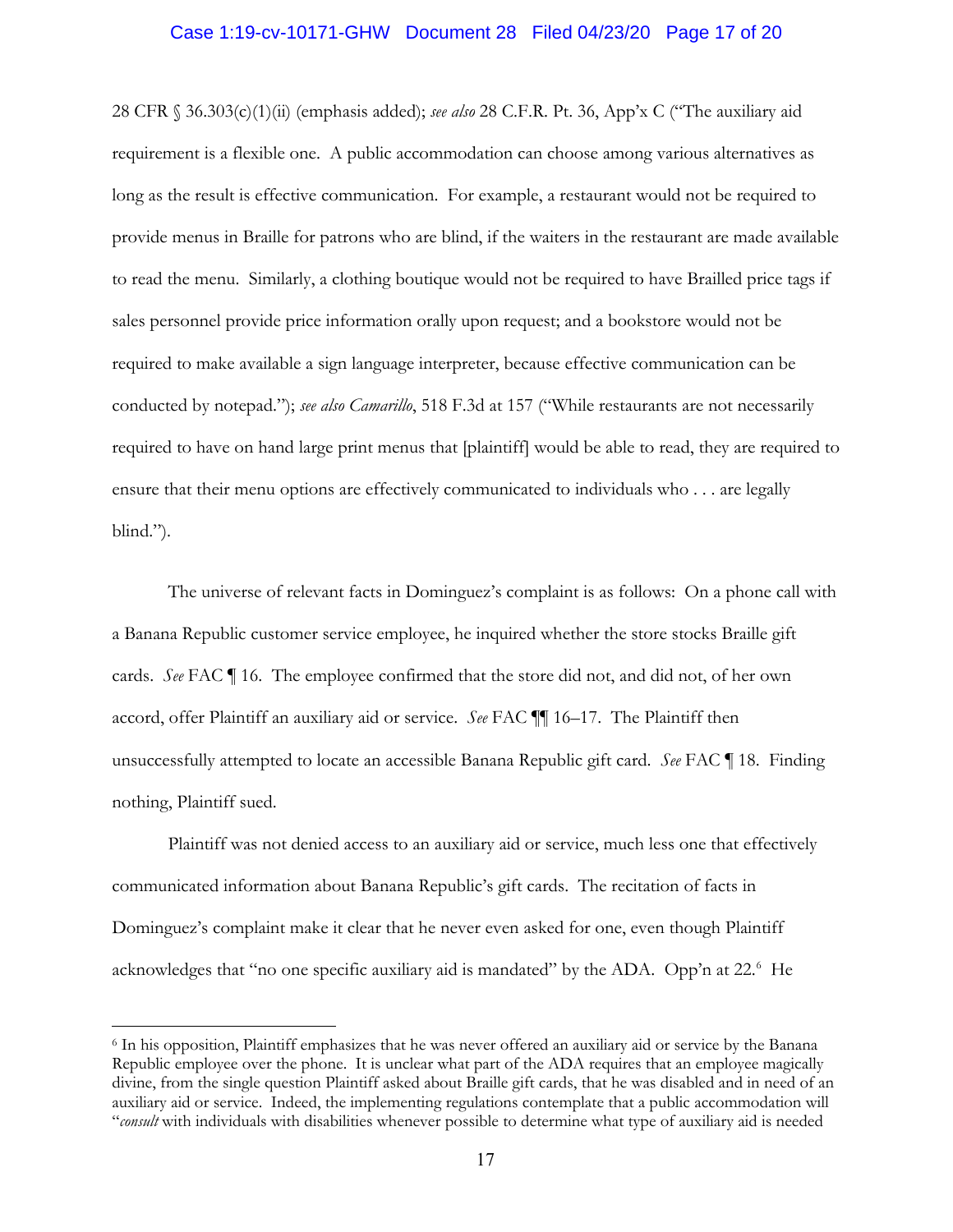### Case 1:19-cv-10171-GHW Document 28 Filed 04/23/20 Page 18 of 20

knows nothing about the range of auxiliary aids and services Banana Republic offers the visually impaired. He asked only about Braille gift cards and learned only that Banana Republic does not sell accessible gift cards. *See* FAC ¶¶ 17–18.

To bridge this gap, Plaintiff relies on the rote assertion in his complaint that "[u]pon information and belief, Defendant does not offer auxiliary aids with respect to the gift cards." FAC¶ 19. This is insufficient. "A litigant cannot merely plop 'upon information and belief' in front of a conclusory allegation and thereby render it non-conclusory. Those magic words will only make otherwise unsupported claims plausible when the facts are peculiarly within the possession and control of the defendant or where the belief is based on factual information that makes the inference of culpability plausible." *Citizens United v. Schneiderman*, 882 F.3d 374, 384–85 (2d Cir. 2018) (internal quotations and citations omitted). No such facts are peculiarly within the possession or control of Banana Republic—Plaintiff could have easily asked Banana Republic's customer service office what gift card related accommodations Banana Republic offers legally-blind patrons, just as he asked whether Banana Republic sells Braille gift cards.

To be clear, there is no doubt that Plaintiff alleges that he was denied a Braille or otherwise accessible gift card. And it is possible that only a fully accessible gift card could provide the effective communication necessary pursuant to Title III.<sup>7</sup> But Plaintiff never tried to discover whether that

to ensure effective communication." 28 C.F.R.  $\S$  36.303(c)(1)(ii) (emphasis added). A consultation implies a conversation. It would be absurd to read the ADA as requiring that a public accommodation offer every single customer the help of all available auxiliary aids and services before the customer asks for one. *See Castillo v. Hudson Theatre, LLC*, 412 F. Supp. 3d 447, 451 (S.D.N.Y. 2019) (asserting that notice of a patron's alleged disability is an "assumed prerequisite" of a Title III claim for failure to make reasonable accommodations).

<sup>7</sup> Many improbable things are theoretically possible. Although the posture of this case means that the Court need not and should not determine the viability of a Braille gift card as an effective auxiliary aid, it is helpful to keep in mind the following: a gift card is small. It is roughly three inches wide and two inches tall. Still, Dominguez asserts that it should somehow display the following information in Braille somewhere on its surface: the name of the merchant, the denomination of the gift card, the expiration date, the unique card number or PIN, any applicable fees, the terms and conditions of use, a toll-free telephone number, other material information about the card, and somehow, the card's remaining balance. *See* FAC ¶¶ 6, 7, 20, 35, 36, 41, 44, 46, 55. As amicus curiae noted in support of the motion to dismiss in *Murphy v. Kohl's Corporation*, 1:19-cv-09921-GHW (S.D.N.Y.), one of the many identical gift card cases filed in this Court, this ignores a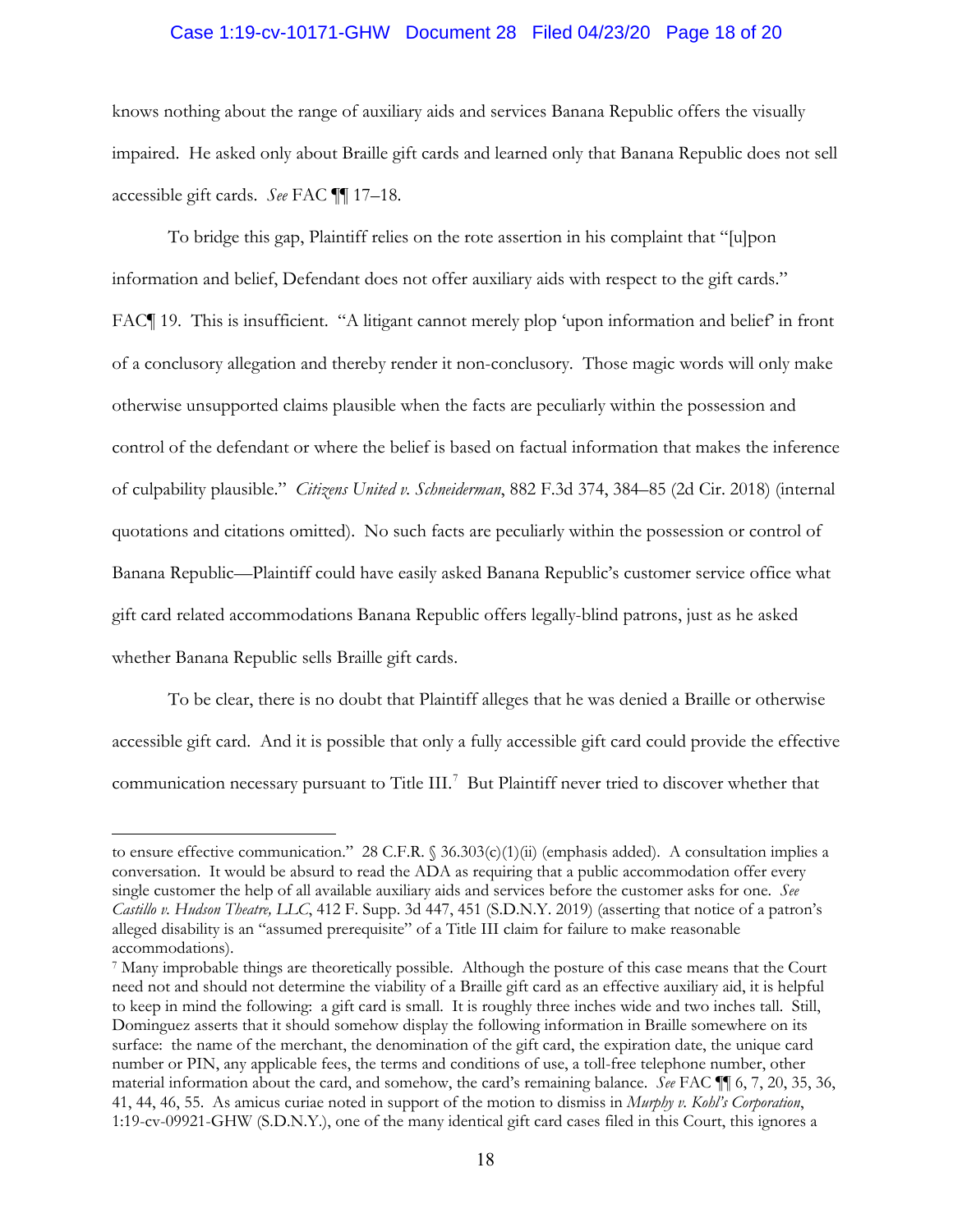was the case here.<sup>8</sup> Thus, as a matter of law, his claim fails.

### **B. State and City Laws**

The Court need not engage in a substantive analysis of the merits of Plaintiff's NYSHRL

and NYCHRL claims. Because the Court finds that Plaintiff has failed to state a claim under the

<sup>8</sup> In a strange interlude in Plaintiff's opposition, Dominguez asserts that this Court, notwithstanding Title III's broad view of appropriate auxiliary aids, should find that a "sufficient" auxiliary aid must make the accessible gift card independently accessible. *See* Opp'n at 19–22. That is, Plaintiff should not have to rely on a qualified reader as an auxiliary aid, even though the definition of "auxiliary aids and services" distinctly includes "qualified readers," because it would deny Plaintiff the privacy and independence afforded to other customers that choose to use gift cards. In support, Plaintiff also cites to *American Council of the Blind v. Paulson*, 525 F. 3d 1256 (D.C. Cir. 2008), where the D.C. Circuit required that the Secretary of the Treasury redesign paper currency to make it independently accessible to the legally blind.

To be sure, the Department of Justice's regulations require places of public accommodation to consider "the privacy and independence of the individual with a disability" when providing auxiliary aids and services. 29 C.F.R. § 36.303(c)(ii). ATMs for example, must "provide the opportunity for the same degree of privacy of input and output available to all individuals," presumably because ATMs require users to input inherently private personal information, like a PIN number, the theft of which could deplete a user of all of their savings. *See* 36 C.F.R. Pt. 1191, App. D. § 707. No such specific provision of the ADA or its implementing regulations exempts gift cards from the general rule that a business may offer any auxiliary aid or service that ensures effective communication. *E.g. West v. Moe's Franchisor, LLC*, No. 15-CV-2846, 2015 WL 8484567, at \*3 (S.D.N.Y. Dec. 9, 2015) ("Nothing in the ADA or its implementing regulations supports Plaintiffs' argument that [the retailer defendant] must alter its [drink] machines in a way that allows blind individuals to retrieve beverages without assistance.")

And the analogy to cash falls apart under even modest scrutiny. In *Paulson*, the D.C. Circuit declared that cash—with its "constitutional underpinnings" and "special importance"— is intended to function as a "universal medium or common standard" by which individuals "maximize their employment, economic selfsufficiency, independence, and inclusion and integration into society." 525 F. 3d at 1268–69. It is functionally a non-optional gateway to economic participation. Because the visually impaired cannot distinguish between individual bills, they lack "meaningful access" to paper currency "that is not remedied by use of existing coping mechanisms." *Id.* at 1268. Refusing the visually impaired this access, the court concluded, denies them the ability to engage in economic activity and therefore undermines the thesis of Section 504 of the Rehabilitation Act. *Id.* at 1269.

As even Plaintiff acknowledges, gift cards are not cash. Unlike cash, Banana Republic's gift cards are not a "universal medium" by which someone can pay for goods—a retailer's gift cards are an optional method of payment usually accepted only at its own stores, or a few affiliated merchants. *See* FAC ¶ 29 & n.4. The constitution makes no mention of gift cards. And Plaintiff has not asserted that gift cards maximize a person's employment, economic self-sufficiency, independence, or inclusion and integration into society.

very elemental problem: "Braille is big. It takes 10 volumes of Braille, for example, to publish Harry Potter and the Goblet of Fire. Printing Webster's Unabridged Dictionary requires 72 volumes. Using ADAmandated size and spacing, the industry-standard gift card could only fit between 11 and 14 Braille characters, horizontally, and 5 lines, vertically. Thus, a card could hold, at most, 55 to 70 Braille characters." Br. of the Retail Litigation Center, Inc., Restaurant Law Center, National Retail Federation, Retail Gift Card Association, and Nat'l Assoc. of Theater Owners, as *Amici Curiae*, 1:19-cv-09921-GHW, Dkt. No. 30 at 11 (footnotes omitted).